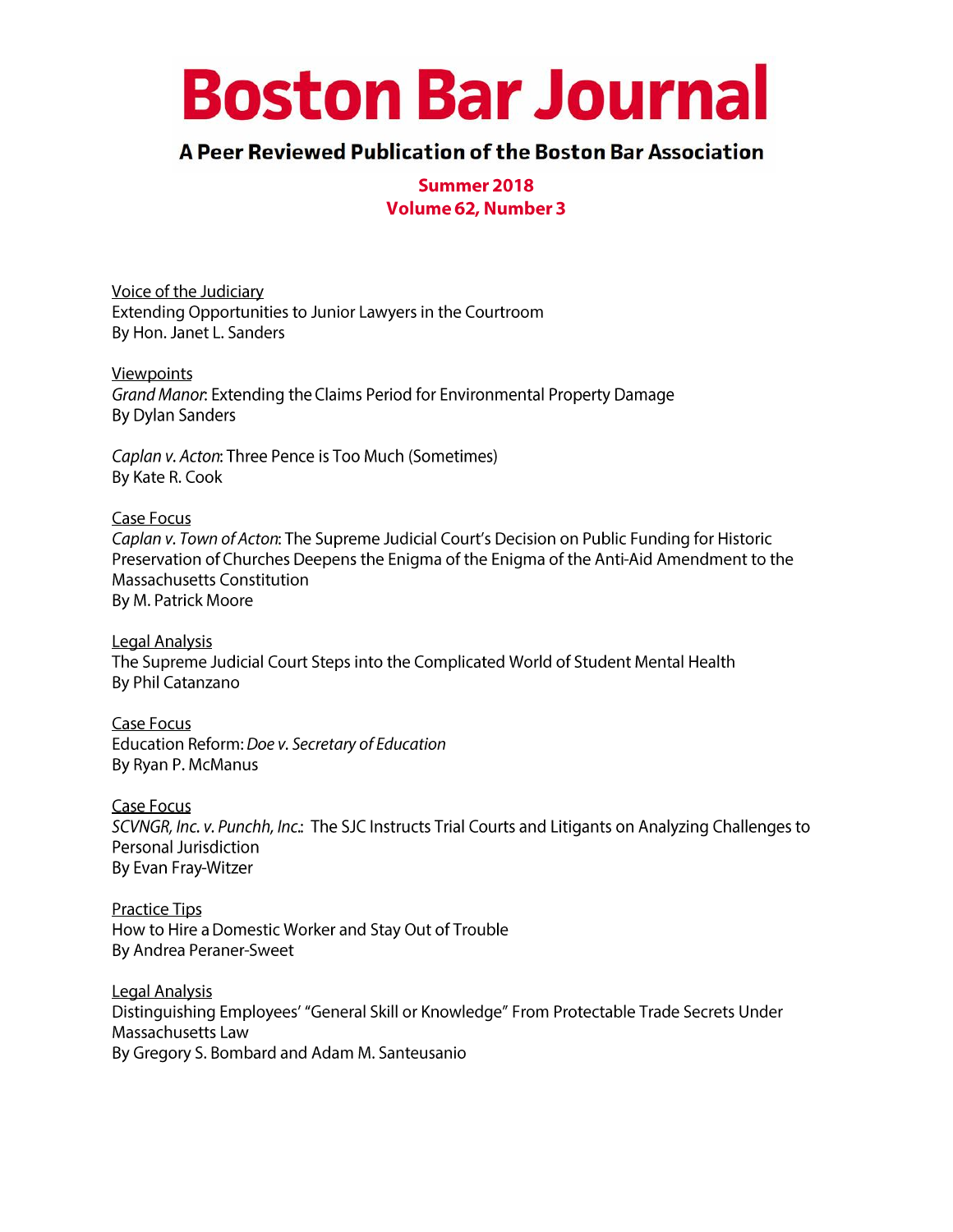#### **Board of Editors**

**Chair Crystal L. Lyons** Middlesex District Attorney's Office

**Members** Peter E. Ball Fitch Law Partners LLP

**Bruce Barnett DLA Piper LLP** 

Hon. Amy Blake Associate Justice, MA Appeals Court

Paula J. DeGiacomo Greenberg Traurig, LLP

Hon. Judith Dein **United States District Court** 

**Hon. Robert Foster** Associate Justice, MA Land Court

**Evan Fray-Witzer** Ciampa | Fray-Witzer

**Scott Garland** U.S. Attorney's Office

**Hon. Linda Giles** Associate Justice, MA Superior Court

**Alisa Hacker** Sugarman, Rogers, Barshak & Cohen, P.C.

**Eric Haskell** Office of the Attorney General **Carol Head** Office of the Attorney General

**Bonnie Heiple** Wilmer Cutler Pickering Hale and Dorr LLP

**Tad Heuer** Foley Hoag LLP

Hon. Mitchell Kaplan Massachusetts Superior Court

Hon. Peter Krupp Associate Justice, MA Superior Court

Hon. Edward Leibensperger Associate Justice, MA Superior Court

**Sandra Lundy** LundyLegal LLC

**Crystal Lyons** Middlesex District Attorney's Office

**Alex Philipson** Staff Attorney, MA Superior Court

**Jeffrey Pyle** Prince Lobel Tye LLP

**Lauren Song Greater Boston Legal Services** 

Hon. Robert Ullmann Associate Justice, Massachusetts Superior Court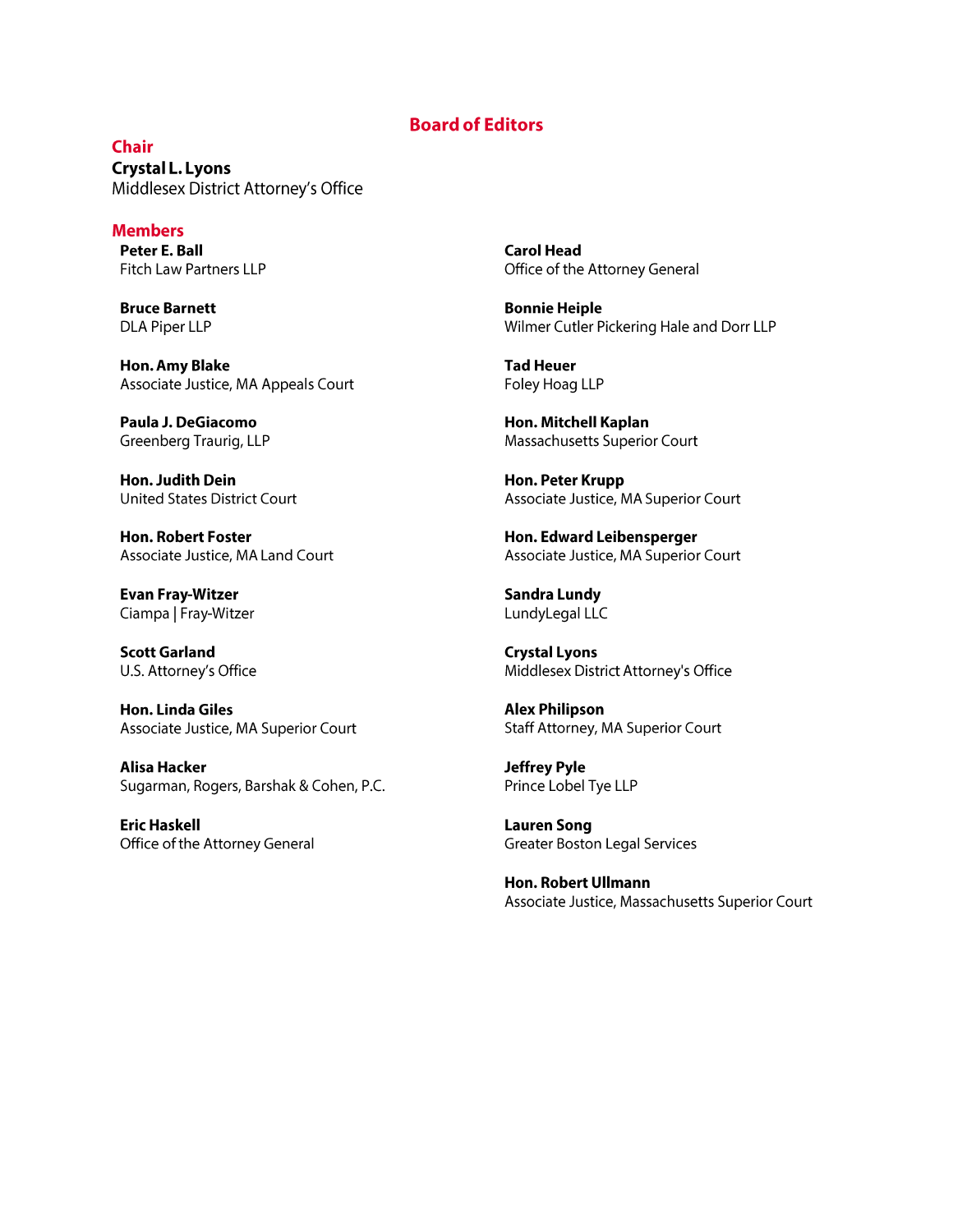#### **Extending Opportunities to Junior Lawyers in the Courtroom By Hon. Janet L. Sanders Voice of the Judiciary**

When I began sitting in the Business Litigation Session of the Superior Court in 2011, I was struck by two things. First, as many as three or four lawyers appeared in court on behalf of a single party. Second, the "speaking" part for that appearance invariably went to the oldest member of the legal team – and that person was usually a white male.

That person was often not the lawyer who wrote the brief on the legal issue before the court. That would become apparent when, in the course of the oral argument, the older partner would have to confer with the young (usually female) associate beside him in order to respond to a question from the court.

I was not alone in my observations. Federal district court judges across the country were noticing the same thing, and taking action. Many issued standing orders strongly suggesting – and sometimes requiring-- that attorneys newer to the bar be given a chance to question a trial witness or argue a motion. In Massachusetts for example, six district court judges have such standing orders.

Unlike the federal judiciary, Superior Court judges (like most Massachusetts trial court judges) do not operate on individual calendars, rotating as we do from session to session. A standing order by an individual judge would promote inconsistency among sessions and even lead to different practices within the same session. Still, there was a sense among many of us that we should do something to encourage the courtroom participation of less experienced lawyers, particularly on the civil side where the problem is more acute.

In December 2017, the Superior Court adopted a Policy Statement that gave voice to our concerns. That policy strongly encourages lawyers in civil litigation to take "affirmative steps" to extend courtroom opportunities to less senior lawyers in their law firms. As the policy states, those affirmative steps "could include, but are not limited to, encouraging participation of relatively inexperienced attorneys in initial scheduling conferences, status conferences, hearings on discovery motions and dispositive motions, and examination of witnesses at trial."

Because BLS cases are heavily staffed, opportunities to share the wealth abound. For dispositive motions, BLS judges are open to having lawyers for one side divide the argument among themselves. Discovery disputes and less substantive matters can be quite capably handled by a less seasoned lawyer.

Judges in regular civil sessions are also looking for ways to include more junior lawyers. Although litigation has become more complex, there are still plenty of cases which are relatively straightforward both legally and factually and which can be handed over to the more junior associate with confidence that the client will be well represented.

At trial, having an associate take responsibility for some witnesses is welcomed not only by us judges but by juries as well. Where an associate sits silently at counsel table, juries may wonder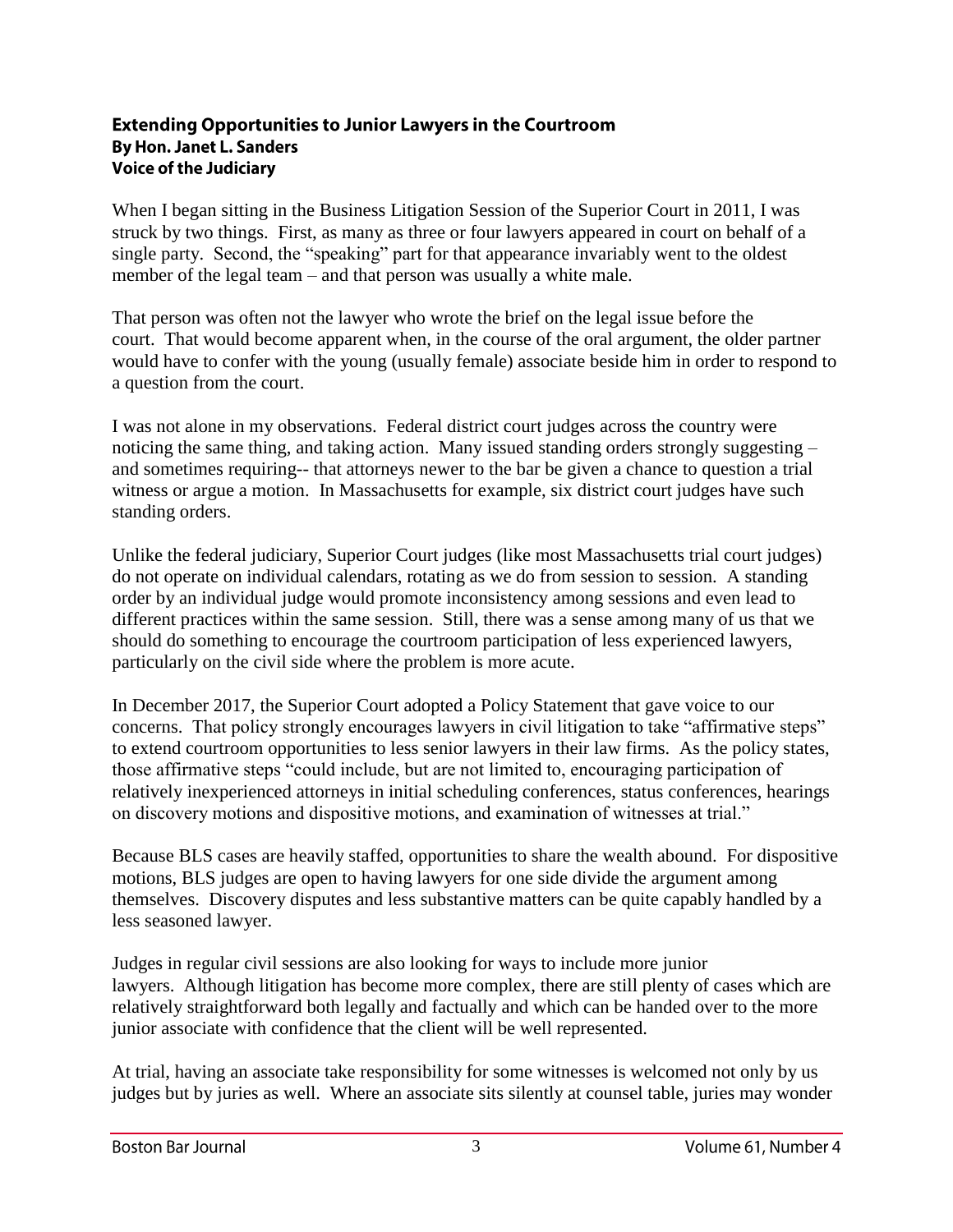why – and perhaps not in a way that is helpful to your side where that associate is a woman or a person of color. Hearing from different examiners can enhance jurors' attention spans. And because they are less experienced and consequently less polished, younger lawyers may come across as more genuine and more credible. Juries want them to succeed.

There are several good reasons for a policy that promotes courtroom participation by those newer to the bar. First, less experienced lawyers are able to hone their skills while they are still under the supervision of more seasoned litigators. Many of us cut our teeth in the civil motions sessions which predated the advent of Rule 9A. There were good reasons to eliminate those sessions. But it also means we have to find other ways for junior lawyers to get courtroom experience so that they can develop good habits early.

Second, the policy benefits clients. If a junior lawyer has researched the matter and written the brief, he or she is well positioned to argue that matter effectively before a judge or jury. Associates "hungry" for courtroom experience are often better prepared than their seniors. And their billing rates are lower than that of more senior lawyers.

Third, because senior lawyers tend to be a more homogeneous group, a policy that creates opportunities for younger lawyers will promote diversity in the profession.

That lack of diversity has been well documented. Although half of the law school graduates today are female, [studies show](https://www.americanbar.org/content/dam/aba/marketing/women/first_chairs2015.authcheckdam.pdf) that less than a quarter of equity partners in large firms are women. Among lawyers appearing as lead counsel in civil cases, only 24 percent in 2013 were women.

The gap between white partners and partners of color is even starker. [According to one 2017](https://www.mcca.com/resources/surveys/2018-vault-mcca-law-firm-diversity-survey/)  [survey,](https://www.mcca.com/resources/surveys/2018-vault-mcca-law-firm-diversity-survey/) more than 90 percent of equity partners in firms participating in the survey were white even though one in four law firm associates was a person of color. Attrition rates among minority lawyers have actually risen since 2008, with black lawyers leaving their firms at a higher rate than members of other minorities.

There may be many reasons for these disparities. Part of it could be unconscious bias on the part of those who make decisions critical to advancement, a subject beyond the purview of this article. But there is another possible explanation: the young lawyer who is given little responsibility and independence is usually not a happy lawyer. That attorney will look elsewhere, particularly in the public sector where opportunities for advancement are often better.

Regardless of why gaps persist among different groups of lawyers, however, diversity in the higher echelons of the legal profession should be a goal of both the bench and the bar. A policy that encourages greater courtroom participation by those still climbing the law firm ladder may help further that goal. And that is a good thing, not just for the young lawyer but for the legal profession generally.

*Hon. Janet L. Sanders was appointed to the Massachusetts Superior Court in 2001, and currently serves in one of the two Business Litigation Sessions in Boston.*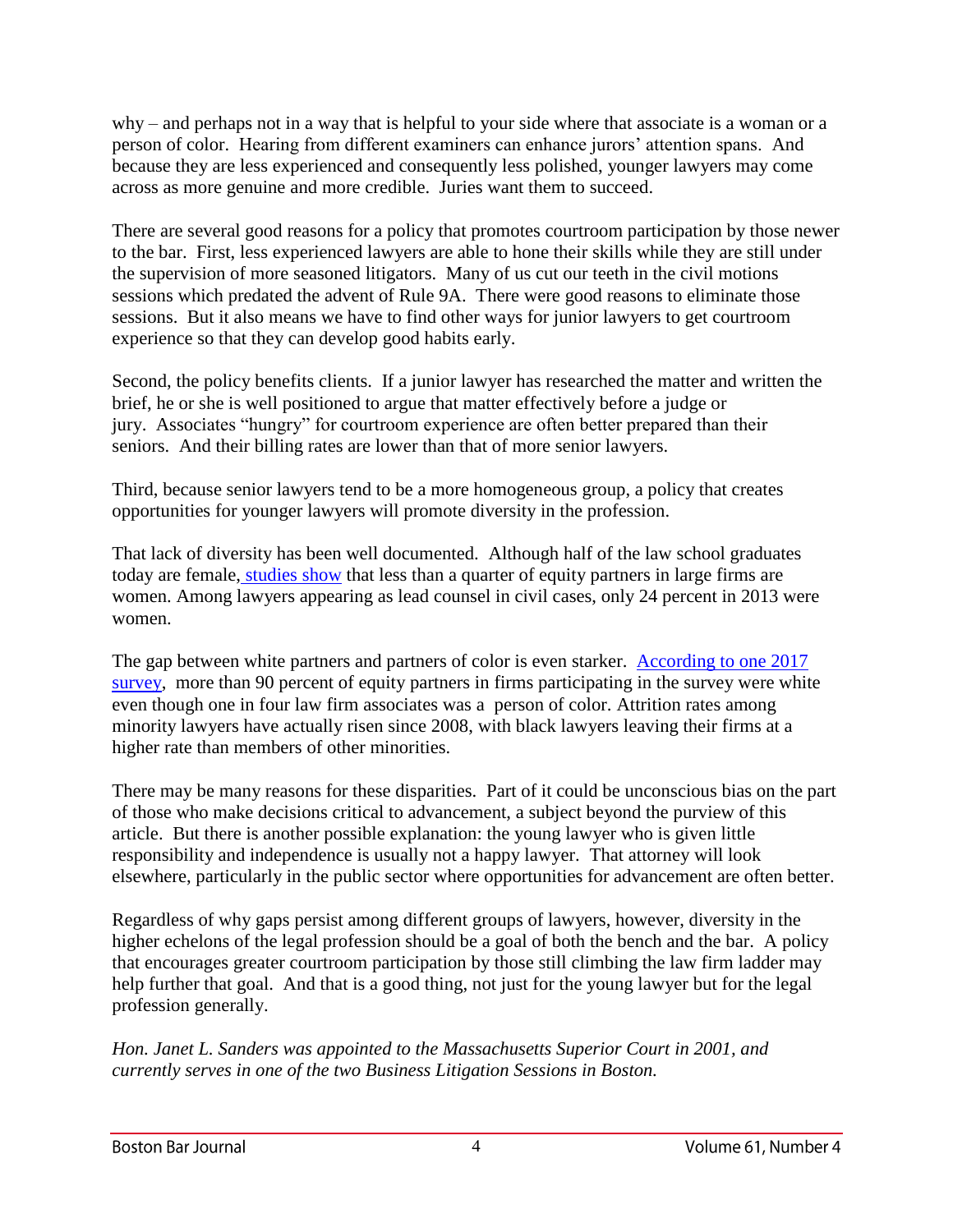#### **Grand Manor: Extending the Claims Period for Environmental Property Damage By Dylan Sanders Case Focus**

In a significant development under the Commonwealth's hazardous waste cleanup law, Chapter [21E,](https://malegislature.gov/Laws/GeneralLaws/PartI/TitleII/Chapter21E) the Supreme Judicial Court ruled that the statute of limitations for a claim of property damage under [§](https://malegislature.gov/Laws/GeneralLaws/PartI/TitleII/Chapter21E/Section5) 5 of Chapter 21E begins to run when a party learns that the property damage caused by contamination cannot be reasonably remediated. *Grand Manor Condominium Association v. City of Lowell*, 478 Mass. 682 (2018). This marks an extremely expansive limitations period during which such a claim can be brought. Before *Grand Manor*, most believed the limitations period began to run when the property owner learned of contamination and the identity of those responsible for it. Now, the running of the limitations period is only triggered when the property owner learns that the contamination will not be fully remediated.

# **Chapter 21E and its Statutes of Limitation**

Chapter 21E permits a private party injured by a release of oil or hazardous materials to bring two types of claims. First, under §§ [4](https://malegislature.gov/Laws/GeneralLaws/PartI/TitleII/Chapter21E/Section4) and [4A,](https://malegislature.gov/Laws/GeneralLaws/PartI/TitleII/Chapter21E/Section4A) a party who has incurred costs from responding to a release may sue other statutorily responsible parties for reimbursement, contribution, or an equitable share of the response costs.

Second, under  $\S$  5(a)(iii), a party may recover economic damages to property interests beyond the party's response costs. Property damages recoverable under §5 may be *permanent* damages, such as the diminished market value of property that will not be fully remediated by a cleanup, or they may be *temporary* damages, such as the rent lost while the property underwent assessment and/or remediation.

Although it was well-established that § 5 property damages were recoverable separate and apart from response costs, it was not clear what statute of limitations applied. Chapter 21E initially had no independent statute of limitations; limitations periods were added in 1992 during a comprehensive overhaul of the law. Those periods require a private party seeking to recover response costs under §§ 4 and 4A to sue within three years of the latest of four events, the most generous of which typically is the date by which the party has incurred *all* of its response costs. *See* c. 21E, § 11A.

A private party seeking to recover damages under §5 must sue "within three years after the date that the person seeking recovery *first suffers the damage*," or within three years of learning the identity of the party responsible for the damage, whichever is later. *See* [c. 21E, §](https://malegislature.gov/Laws/GeneralLaws/PartI/TitleII/Chapter21E/Section11A) 11A(4) (emphasis added).

But what does "first suffers the damage" mean? Before *Grand Manor*, many practitioners counseled their clients not to wait to understand the full extent of the property damage before bringing a § 5 claim. They based that advice cautiously applying the plain meaning of "first suffers the damage." *Grand Manor* may now cause many to change that advice.

# **The Grand Manor Condominium**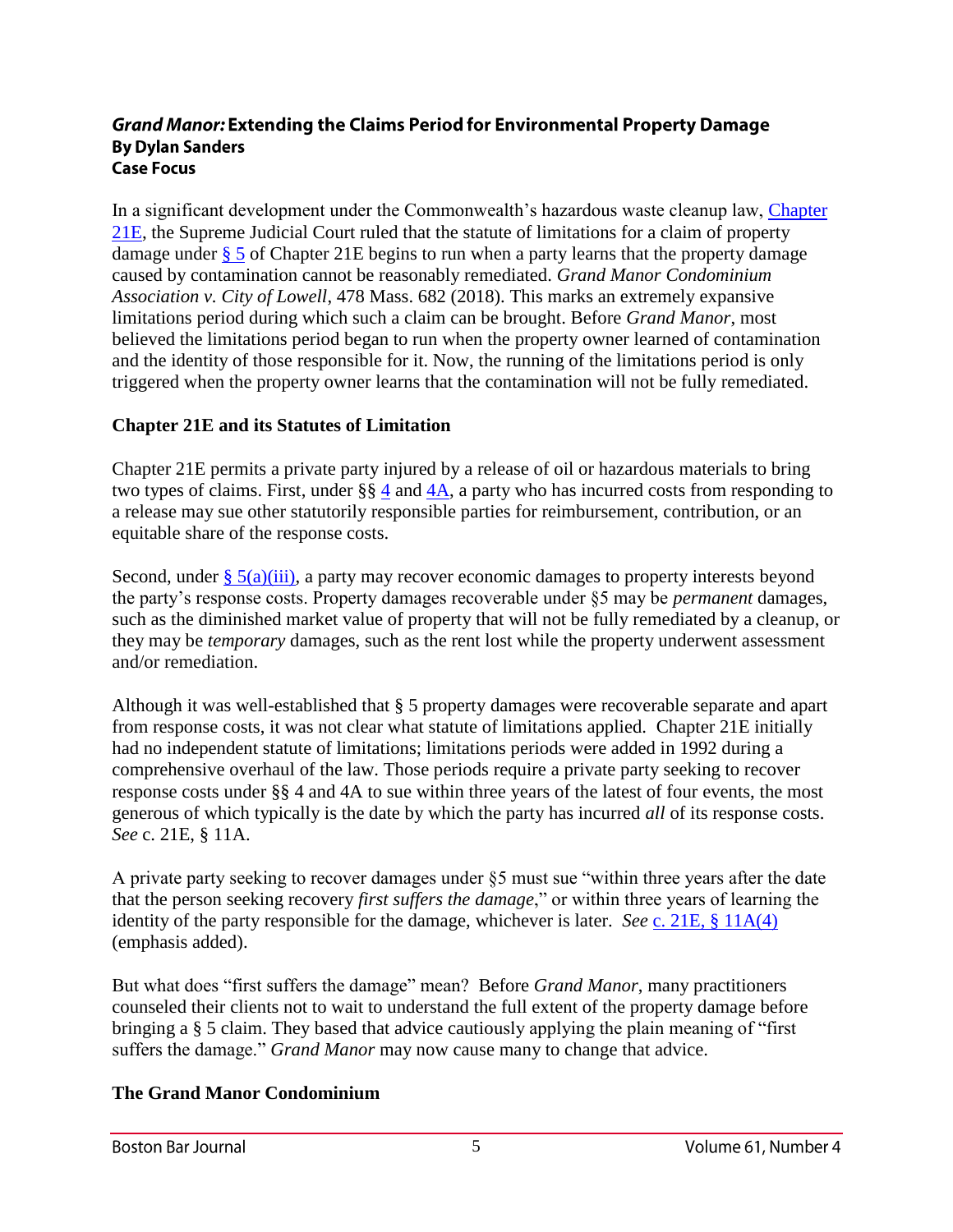At issue in *Grand Manor* was a condominium built on the site of a former landfill that had been owned and operated by the City of Lowell. In 1983, a developer purchased the site and later constructed the condominium.

In late 2008, the condominium association made underground repairs and encountered discolored soil. By early 2009, the association understood that at least a portion of the property was contaminated with hazardous materials from the site's prior use as a landfill. The City, assuming responsibility for the response action, further assessed the site and concluded in June 2012 that the entire site was contaminated and that full remediation would not be feasible.

In October 2012, the condominium association and 36 current and former unit owners filed suit against the City. Pursuant to § 5, the unit owners sought property damages measured by their units' diminished market value due to the contamination.

The City asserted that those claims were barred by the three-year statute of limitations. The unit owners moved for summary judgment, which the trial court denied. At trial, the jury was asked to decide whether the § 5 claims for property damage were time-barred, and, specifically, whether the claims were "brought within three years of the date they discovered, or should have discovered, both that they had suffered property damage and that the City of Lowell was legally responsible for the release of hazardous materials that caused the damage."

The jury found that the unit owners' property damage claims under § 5 were time-barred. The SJC accepted direct appellate review.

# **The Decision**

On appeal, the unit owners argued that the trial court never should have submitted the statute of limitations issue to the jury. The owners contended that, since the SJC had previously held that § 5 property damages were damages for losses that a response action did not address, the response action had to be sufficiently advanced to put the owners on notice that they would, in fact, suffer such losses. The City, in turn, chiefly relied on the general principle that statutes of limitation ordinarily begin to run when a party has reason to know that they *may* have been harmed, not when a party knows the harm's full extent.

The SJC declined to apply that common law rule to property damage claims under Chapter 21E and instead adopted the owners' argument that, at least insofar as a property damage claim is one for *permanent* damage, the clock is not triggered until "the plaintiff learns whether or not remediation and response costs will fully compensate the plaintiff for the harm he or she has suffered. "478 Mass. at 683. Wrote the court, "This will not ordinarily occur until the plaintiff learns that the damage to his or her property is not reasonably curable by the remediation process."

The SJC's reasoning was threefold. First, the SJC concluded, the word "damage" in §11(4) does not mean contamination of the property, but rather only what the SJC characterized as "residual damage," *i.e.,* economic damage to property that cannot or will not be addressed by remediating the contamination, such as diminished property value.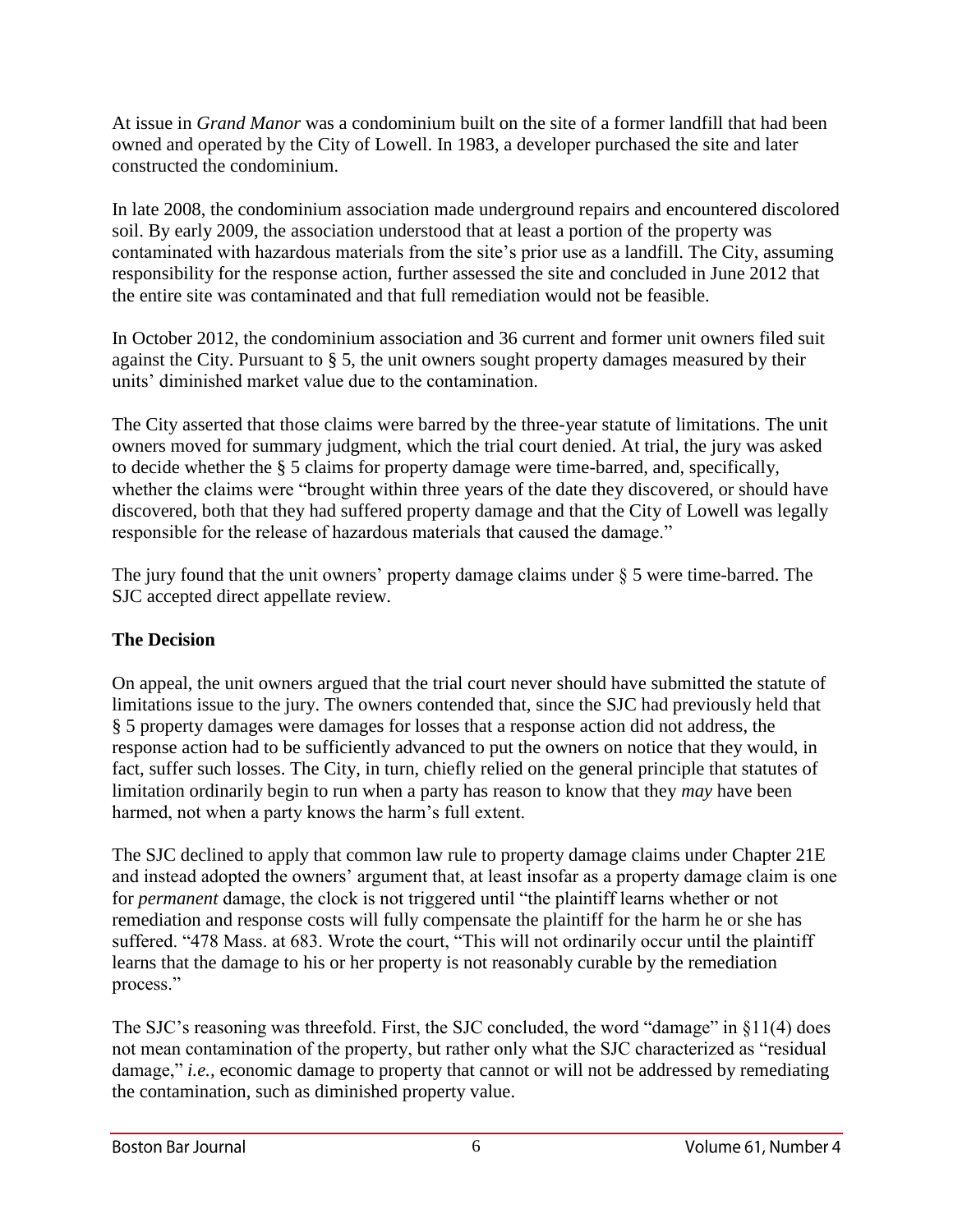Second, the SJC sought a bright-line rule to align the statute of limitations for a property damage claim with the Massachusetts Contingency Plan's Phase III stage, the point in the assessment process at which it is often determined whether remediating the contamination is feasible. Although not all Phase III reports provide such a clear conclusion, the SJC apparently believed that aligning the claims' timing with MCP reporting obligations would add some predictability.

Third, the SJC said that requiring a party to bring § 5 claims for permanent property damage before it was clear that the damage could not be cured by remediation would be "wasteful for both the parties and the court system." 478 Mass. at 695. In so holding, the SJC implicitly rejected the common-law discovery rule's balance between the competing interests of plaintiffs who might not know the basis of their claims and of defendants who might be disadvantaged with the passing of time.

The decision also implicitly reflects the SJC's preference for a standard that furthers and arguably maximizes one of Chapter 21E's core statutory purposes, which is "to ensure that costs and damages are borne by the appropriate responsible parties." 478 Mass. at 684 (quoting *Taygeta Corp. v. Varian Assocs.*, *Inc.,* 436 Mass. 217, 223 (2002)).

*Finally, the SJC addressed the statute of limitations for claims of temporary property damage under Chapter 21E, § 5(a)(iii), such as loss of rent. In an important if cryptic footnote, the SJC said that temporary damage claims are also "dependent on the remediation process" and "that the Phase II and Phase III reports required pursuant to the MCP therefore lend necessary clarity to such claims as well." 478 Mass. at 694 n.15.* 

*"*For this reason, and to avoid splitting claims under § 5, the statute of limitations for claims under § 5 should be uniformly defined." *Id*.

But it is not entirely clear what this means. *Grand Manor*'s central holding is that the limitations period for permanent property damage claims under § 5 does not start "until the plaintiff learns that the damage to his or her property is not reasonably curable by the remediation process." 468 Mass. at 683. By definition, *temporary* property damage is temporary and ends through the remediation process. How then could the statute of limitations for both permanent and temporary property damages claims be "uniformly defined?" The answer to this riddle will need to be flushed out in future cases.

*Dylan Sanders is a partner at Sugarman, Rogers, where he concentrates in disputes involving environmental issues, real estate, land use, and administrative law.*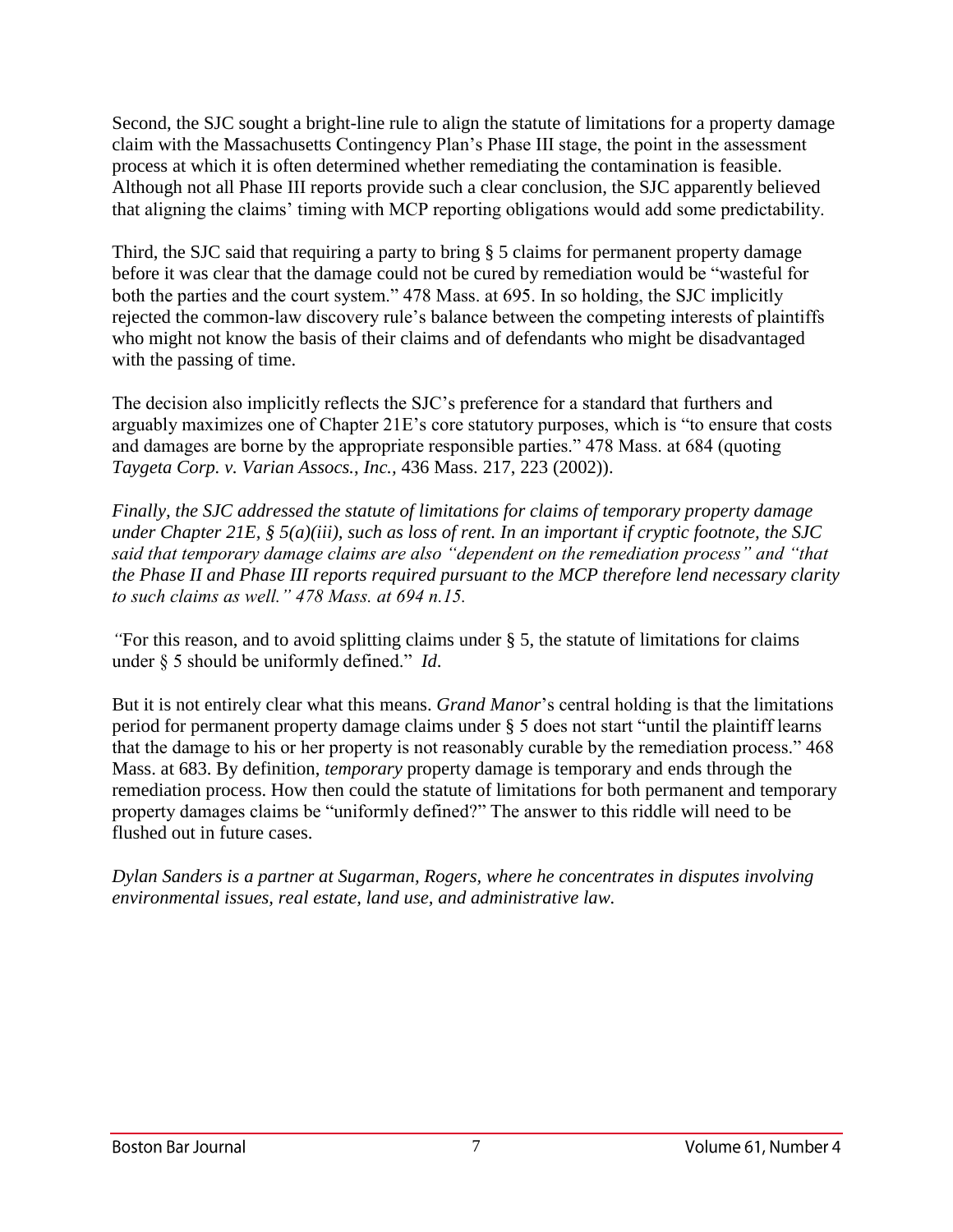#### **Caplan v. Acton: Three Pence is Too Much (Sometimes) By Kate R. Cook Viewpoint**

The recent Supreme Judicial Court (SJC) decision *[Caplan v. Acton](https://scholar.google.com/scholar_case?case=7037002281856728151&hl=en&as_sdt=6&as_vis=1&oi=scholarr)*, 479 Mass. 69 (2018), addresses whether taxpayer dollars can be used to fund an active church. It's an important question, and one that attracts strong opinions, especially in a case like *Caplan*, where the facts center on a popular state grant program that provides funding for historic preservation something Massachusetts needs a lot of. And for those of us that agree with [James Madison,](http://press-pubs.uchicago.edu/founders/documents/amendI_religions43.html) that even three pence in aid is too much when it comes to taxpayer dollars funding religious institutions, anything short of an outright prohibition is cause for concern. So it is easy to see why some might be disappointed that the SJC's answer is: Maybe. But the Court's decision is not surprising. Grounded in a textual analysis of the [Massachusetts anti-aid amendment](https://malegislature.gov/Laws/Constitution) and SJC precedent, the decision appropriately leans into the principles animating the amendment, holding public aid to an active church "warrants careful scrutiny." *Id*. at 71. Though not unexpected, the decision is significant for two reasons. First, the decision confirms the force of the Massachusetts anti-aid amendment in the wake of the Supreme Court's decision in *[Trinity Lutheran Church of](https://www.supremecourt.gov/opinions/16pdf/15-577_khlp.pdf)  [Columbia, Inc. v. Comer](https://www.supremecourt.gov/opinions/16pdf/15-577_khlp.pdf)*, 137 S. Ct. 2012 (2017), which held that a church could not be excluded from a government public grant program "solely because it is a church" as that would penalize the free exercise of religion. Second, as already mentioned, the decision reinforces why churchstate separation is important to our democracy, delving deep into three major concerns that led to passage of the anti-aid amendment: infringement on taxpayers' liberty of conscience; government entanglement with religion; and civic disharmony.

In *Caplan*, taxpayers in the town of Acton challenged the town's decision to provide two Community Preservation Act grants to an active church under the anti-aid amendment. One grant was intended to fund the restoration of stained glass windows in the main church, including a window depicting Jesus and a kneeling woman and a window featuring a cross and the hymnal phrase, "Rock of Ages Cleft for Me." The other grant was intended to fund a master plan for historic preservation for three different buildings on the church grounds.

The plaintiff taxpayers argued that the Massachusetts constitution requires a categorical ban on providing any public funds to active churches. The town, on the other hand, argued that the purpose of the [Community Preservation Act](https://malegislature.gov/Laws/GeneralLaws/PartI/TitleVII/Chapter44B) is constitutional and that, after the Supreme Court decision in *Trinity Lutheran*, denial of the grant to the church would violate the free exercise of religion under the First Amendment to the United States Constitution.

The SJC declined to adopt wholly either party's argument, but instead reached a pragmatic conclusion rooted in the constitution's text and prior court decisions interpreting the anti-aid amendment. The SJC held that whether a grant of public funds to active churches is permissible must be considered under the three-factor test first set forth in *[Commonwealth v. School Comm.](http://masscases.com/cases/sjc/382/382mass665.html)  [of Springfield](http://masscases.com/cases/sjc/382/382mass665.html)*, 382 Mass. 665, 675 (1981), which considered whether public funding of special education placements of public school students in private schools was permissible. That test is: "whether a motivating purpose of each grant is to aid the church, whether the grant will have the effect of substantially aiding the church, and whether the grant avoids the risks of the political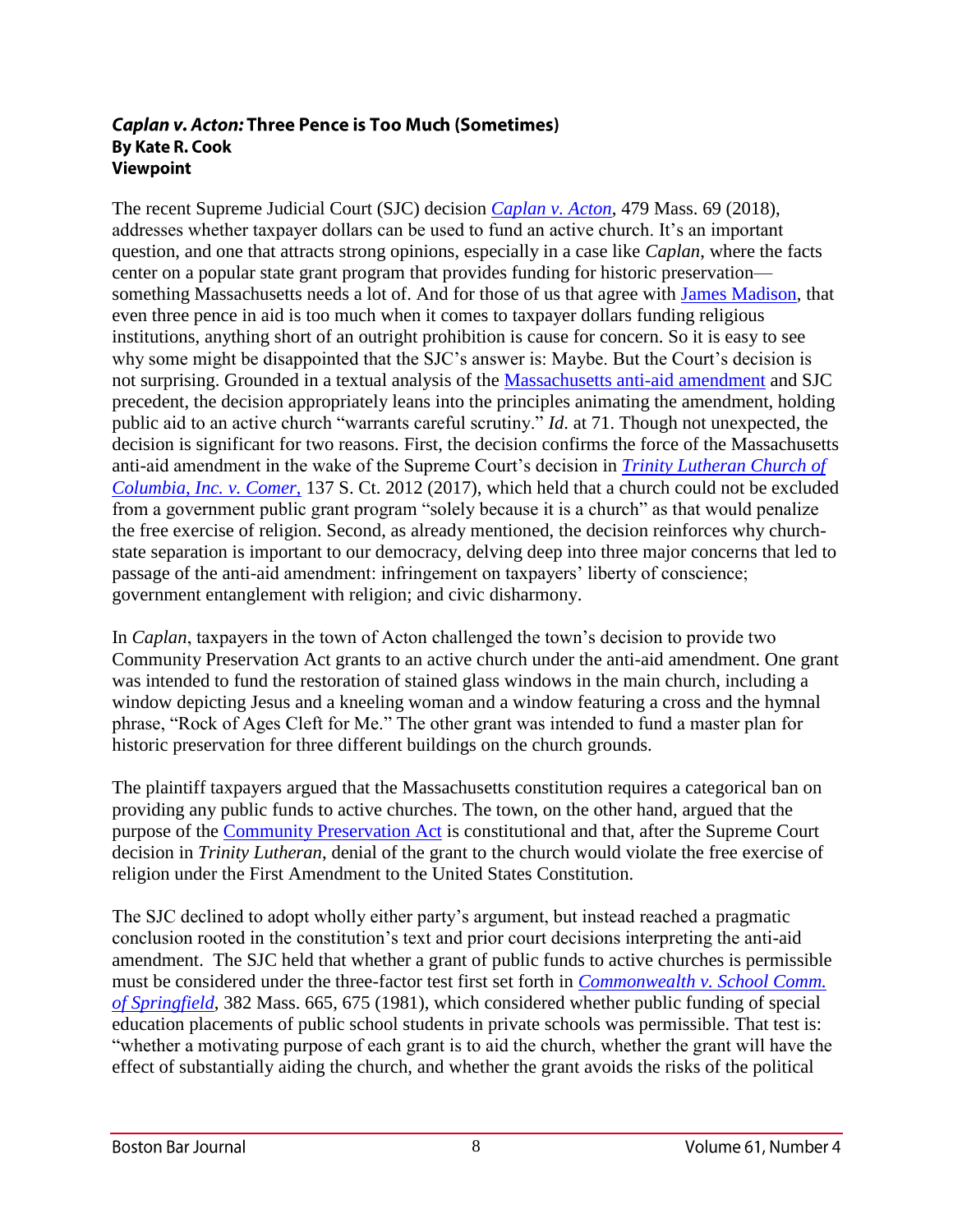and economic abuses that prompted the passage of the anti-aid amendment." *Caplan*, 479 Mass. at 71.

Applying this test, the *Caplan* majority found that the stained glass windows grant was most certainly unconstitutional, and remanded for further discovery the question of whether the "purpose" of the master plan grant was to aid the church in violation of the anti-aid amendment.

To be sure, the SJC's evidentiary focus on the purpose of a Community Preservation Act grant to an active church will be more difficult for municipalities to implement than either a categorical ban on aid or an approach that ignores the anti-aid amendment altogether. But *Caplan* is neither impossible for towns to implement nor a death knell for historic preservation. First, churches still may apply for Community Preservation Act grants, and towns cannot deny their application "solely because [the applicant] is a church." Quite the contrary, "[t]he fact that an applicant is an active church is a relevant but by no means disqualifying consideration." *Id*. at 85 n.18. The Court offered examples of permissible grants: grants to a church where historical events of great significance occurred in the church (*id*. at 94, 101 n.3 (describing the Old North Church)); grants to preserve church property with a primarily secular purpose (*id*. at 94); and of course, grants to a church preschool to provide a safer surface for its playground (*id*. at 85). Second, for historic churches seeking to make repairs that fail to meet the three part test, there are other constitutional ways to obtain funding. For instance, the [National Fund for Sacred Places](http://fundforsacredplaces.org/) is a grantmaking nonprofit providing congregations with resources to support restoration of their historic facilities. Finally, the SJC's suggestion that the town be subject to limited discovery regarding the purpose of the master plan grant—something the plaintiffs had requested and been denied in the lower court—is not overly cumbersome. Municipalities routinely respond to discovery requests, including Rule 30(b)(6) depositions, in a variety of matters, and they are more than capable of doing so in this context as well.

Moreover, expediency is not a reason to abandon the sound reasons the framers sought to prohibit the expenditure of taxpayer dollars for the "purpose of founding, maintaining or aiding [a] church." Art. 18, § 2. The *Caplan* decision wisely places front and center three concerns that led to the anti-aid amendment, which are as real today as they were a century ago when the current Massachusetts anti-aid amendment was adopted and bear repeating. First, the grant of public funds to religious institutions risks infringing on taxpayers' liberty of conscience. Indeed, compelling individuals to financially support religion directly harms the fundamental right of freedom of conscience. Whether to follow a particular faith, or none at all, is a choice that every individual has the right to make, free of coercion.

Second, providing public funds directly to an active house of worship runs the risk of government becoming enmeshed with religion. This entanglement creates incentives that may not align with religious beliefs and may encourage religious institutions to curry favor with the government in hopes of receiving government grants. *See* David Saperstein, Public Accountability and Faith-Based Organizations: A Problem Best Avoided, 116 HARVARD LAW REV. 1367-68 (2003). "With government money come government rules, regulations, audits, monitoring, interference, and control—all of which inherently threaten religious autonomy." *Id*., at 1365.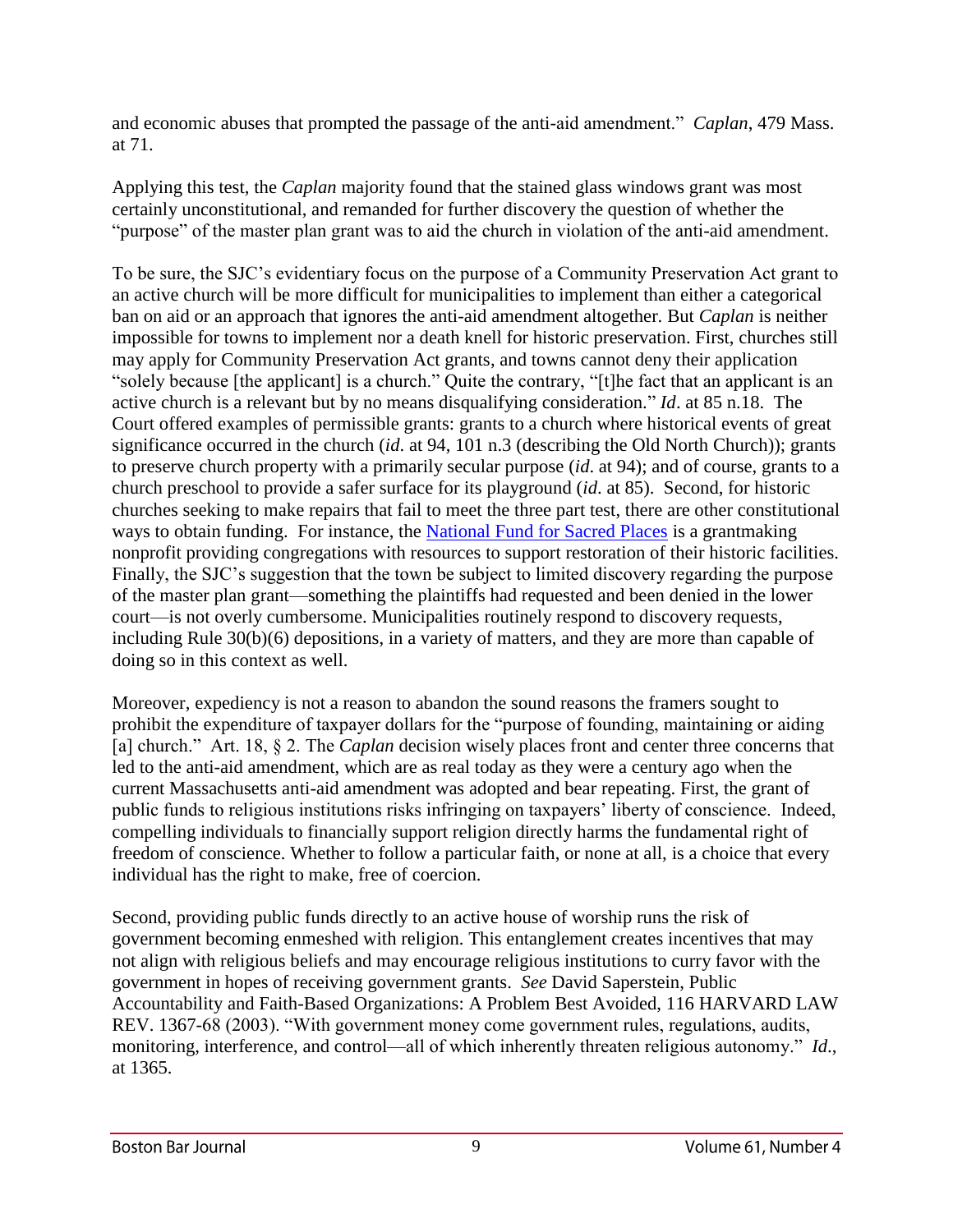Third, providing taxpayer dollars to religious institutions risks damaging civic harmony. "Town meeting members were being asked to vote on a grant to maintain religious aspects of the church of their neighbors and now they are suing each other." *Caplan*. at 103 (Kafker, J. concurring). For the State to subsidize religious institutions risks pitting faith against faith by creating competition for funds and conflict among religions as they vie for an ever-larger share of public funds. *See [Everson v. Board of Ed. of Ewing Tp.](https://supreme.justia.com/cases/federal/us/330/1/)*, 330 U.S. 1, 53-54 (1947) (Rutledge, J., dissenting).

In conclusion, *Caplan*'s amplification of the concerns that led to the anti-aid amendment will strengthen both the church and the State. Liberty of conscience, avoiding church state entanglement, and nurturing civic harmony—these concerns remain ever present today. To paraphrase former President Obama, here in Massachusetts, "[o]ur brand of democracy is hard." Our freedoms, including freedom of conscience and religious freedom, are well worth the effort.

*Kate R. Cook is a partner at Sugarman Rogers and a co-chair of the BBA's Civil Rights and Civil Liberties Section. She filed an amicus brief on behalf of the American Civil Liberties Union in support of the plaintiffs in Caplan v. Acton.*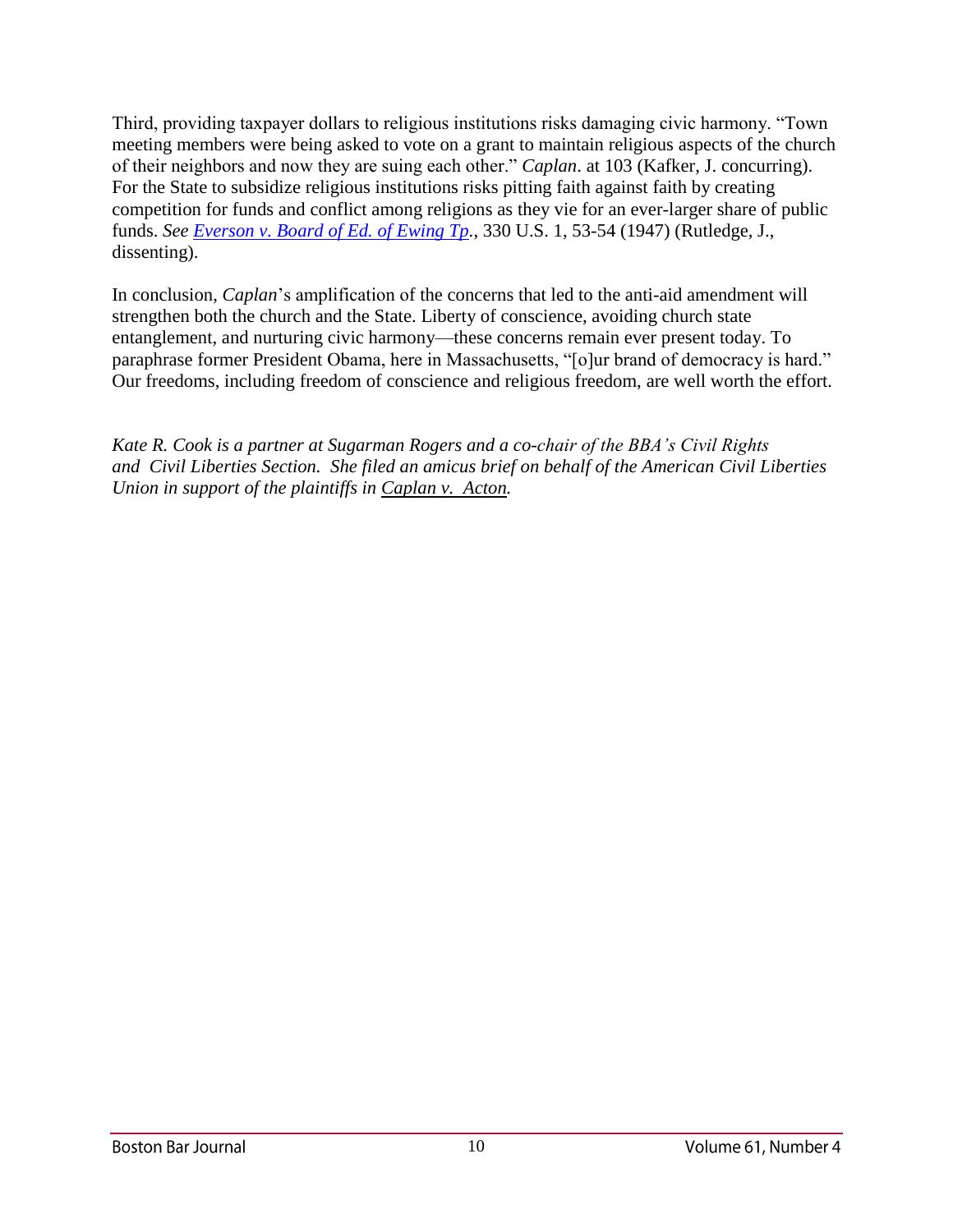## Caplan v. Town of Acton: The Supreme Judicial Court's Decision on Public Funding for Historic Preservation of Churches Deepens the Enigma of the Enigma of the Anti-Aid **Amendment to the Massachusetts Constitution By M. Patrick Moore** Viewpoint

At the heart of *[Caplan v. Town of Acton](https://scholar.google.com/scholar_case?case=7037002281856728151&hl=en&as_sdt=6&as_vis=1&oi=scholarr)* is the fascinating question of whether a municipality may use public funds for preservation of historic religious structures that are still in active use. *See* [479 Mass. 69 \(2018\).](https://scholar.google.com/scholar_case?case=7037002281856728151&hl=en&as_sdt=6&as_vis=1&oi=scholarr) The guidance provided by a splintered SJC—a resounding "maybe"—raised more concerns than it addressed in three hot-button areas. First, though the Court traced the ugly history of the Anti-Aid Amendment to the state constitution, it chose to emphasize the intent of its drafters over its plain text. Second, the Court may have placed its Anti-Aid Amendment cases on a collision course with recent Supreme Court jurisprudence, most prominently the 2017 headline-grabbing decision of *[Trinity Lutheran v. Comer](https://www.supremecourt.gov/opinions/16pdf/15-577_khlp.pdf)*, 582 U.S. ---, 137 S. Ct. 2012 (2017). Third, in an aside that may prove to be *Caplan*'s most lasting mark, the Court opened the door to deposing a municipal government in search of the purportedly hidden motives of its policy-makers.

At issue in the case was whether two grants made by the Town of Acton to its Congregational Church under the Community Preservation Act were permitted under the Anti-Aid Amendment to the state constitution, where the Town asserted that the grants served the recognized public purpose of historical preservation. There was no dispute that the church was a central part of the Acton Centre Historic District, which is recognized as a historic place by agencies of the federal, state, and local governments. One grant would have supported the restoration of the stained glass windows of the Congregational Church; the other would have supported an architectural assessment of the structure of the church and two nearby buildings owned by it. Though the grants may have implicated the Establishment Clause of the United States Constitution, the taxpayers who challenged them relied exclusively on the Anti-Aid Amendment of the state constitution.

Over the past century, the Commonwealth's Anti-Aid Amendment has been notable both for its broad textual scope and the narrow construction given to the text by the courts. Unlike similar amendments passed in dozens of states that focus exclusively on religious organizations, our Anti-Aid Amendment prohibits the grant of public money "for the purpose of founding, maintaining or aiding any . . . *charitable or religious* undertaking." Mass. Const. Amend. art. [46,](https://malegislature.gov/Laws/Constitution) § 2, as amended by art. 103 (emphasis added). The plain text of the amendment indicates that an active charitable organization should face the same hurdles (if any) as an active church seeking public funds for the restoration of a historic building.

Alas, that is not how the amendment has been construed. In *[Bloom v. School Committee of](https://law.justia.com/cases/massachusetts/supreme-court/1978/376-mass-35-2.html)  [Springfield](https://law.justia.com/cases/massachusetts/supreme-court/1978/376-mass-35-2.html)*, the SJC announced a three-factor test by which it would evaluate grants to charitable and religious organizations: (i) whether the grant serves a public purpose; (ii) whether the grant does, in fact, aid the organization; and (iii) "whether the [grant] avoids the political and economic [concerns] which prompted the passage" of the amendment. [382 Mass. 665,](https://law.justia.com/cases/massachusetts/supreme-court/1978/376-mass-35-2.html) 675 (1981). *Accord* [Helmes v. Commonwealth,](http://masscases.com/cases/sjc/406/406mass873.html) 406 Mass. 873 (1990). As that test has been applied,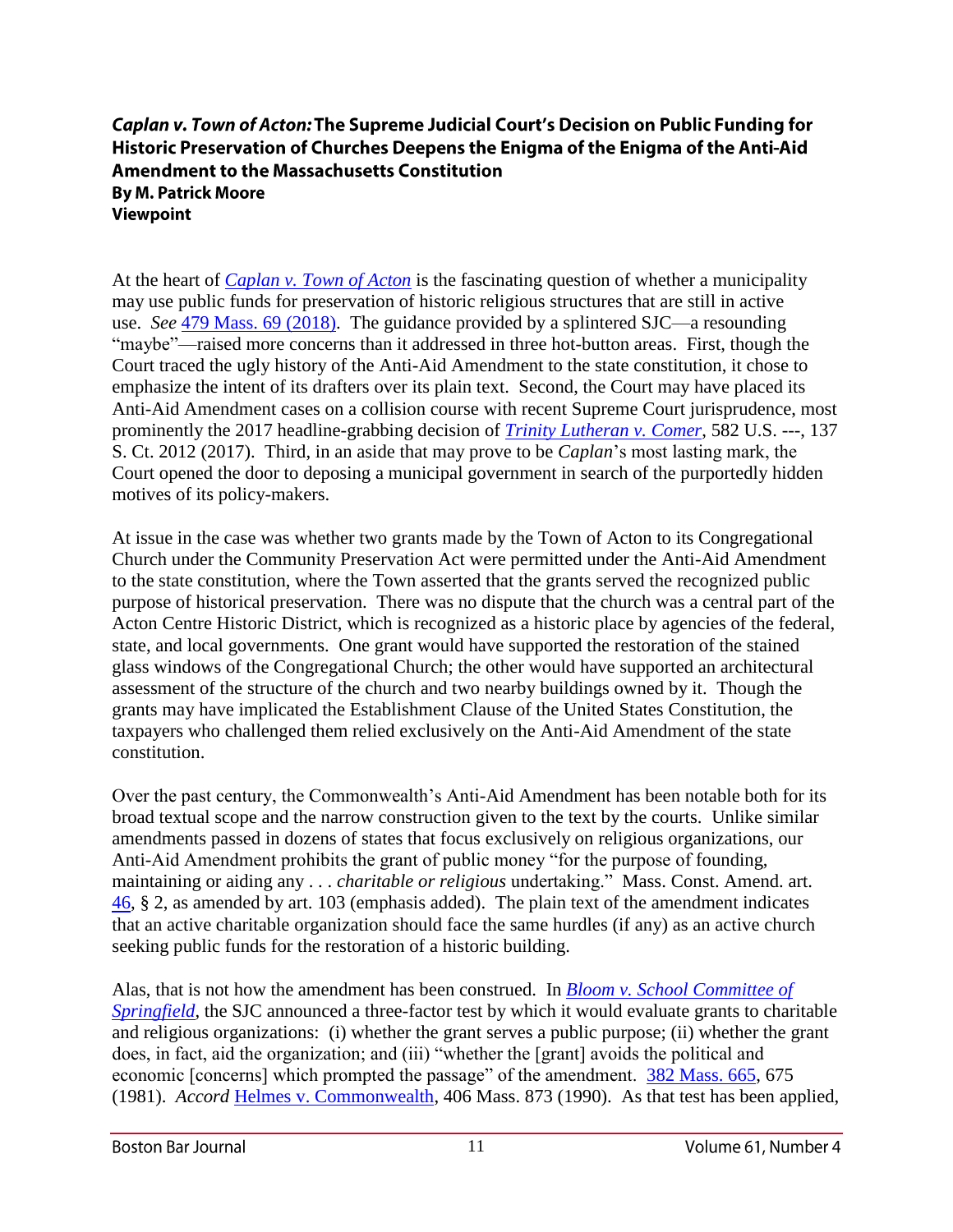though, the third factor consistently has proven dispositive. Almost without exception, the purpose of the spending is to accomplish some public purpose. Likewise, almost without exception, a grant of public funds to a charitable or religious organization does, in fact, benefit that organization. So the only question that truly matters is whether the grant implicates the "political and economic [concerns] which prompted" the Anti-Aid Amendment. The *Caplan*  Court expounded on the drafters' concerns, identifying them as the "the risks associated with the public financial support of *religious institutions*," specifically the risks that "liberty of conscience would be infringed" by public support of religious organizations, that government and religion would be improperly intertwined if such spending were allowed, and that civic harmony would be "threaten[ed]" by such spending. 479 Mass. at 90.

Because of the importance of the third *Springfield* factor and its focus on religious institutions, the Anti-Aid Amendment as interpreted in *Caplan*—and *Springfield* and *Helmes* before it—is stringent when applied to religious organizations and functionally nonexistent when applied to secular charitable organizations. Take the historic preservation funding at issue in *Caplan*. Were it granted to a secular nonprofit, the third *Springfield* factor would not have been implicated at all; but, because the funding was granted to a church, that factor was the foundation of the Court's conclusion that it was barred. This disparity is rooted in case law, which emphasizes the intent of the Amendment over its actual text.

The emphasis on intent over constitutional text is remarkable in any context, but all the more so in *Caplan* for two reasons. First, the decision reviews the history of the Anti-Aid Amendment at length, including its anti-Catholic, anti-immigrant, and Know Nothing Party roots. In light of that discriminatory history, it is troubling that the "concerns" of its framers are given any weight at all, let alone controlling weight. Second, in 2017, the Supreme Court of the United States held that a religious organization must not be disqualified from a public grant program, for which it otherwise would have been eligible, solely because it is a religious organization; such an exclusion is violative of the Free Exercise Clause of the First Amendment. *See [Trinity Lutheran](https://www.supremecourt.gov/opinions/16pdf/15-577_khlp.pdf)  [Church of Columbia, Inc. v. Comer](https://www.supremecourt.gov/opinions/16pdf/15-577_khlp.pdf)*, -- U.S. --, 137 S. Ct. 2012, 2023 (2017). In that case, the grant at issue was for playground resurfacing; the Supreme Court concluded that a church preschool could not be disqualified from a grant that it would have been awarded were it secular. *Caplan*, however, seems to have allowed just such a disqualification. Were a secular nonprofit rather than a church to have been the applicant in *Caplan*, it is difficult to imagine the grant failing the SJC's three-factor *Springfield* test.

The SJC did, however, acknowledge the clear holding of *Trinity Lutheran* that the Anti-Aid Amendment cannot be interpreted to "impose a categorical ban on the grant of public funds to a church 'solely because it is a church.'" *Caplan*, 479 Mass. at 85. So, no municipality that makes grants for historic preservation can deny a religious organization simply because it is a religious organization; the Free Exercise Clause dictates that such grants must be available to religious organizations under certain circumstances. The question is when. And that is a question that the 173 municipalities in the Commonwealth that make historic preservation grants are asking in the wake of *Caplan*, with conflicting guidance from the Court.

Chief Justice Gants's plurality opinion, joined by Justices Budd and Lenk, states that grants to religious organizations will trigger "careful scrutiny" and suggests that they will be allowed only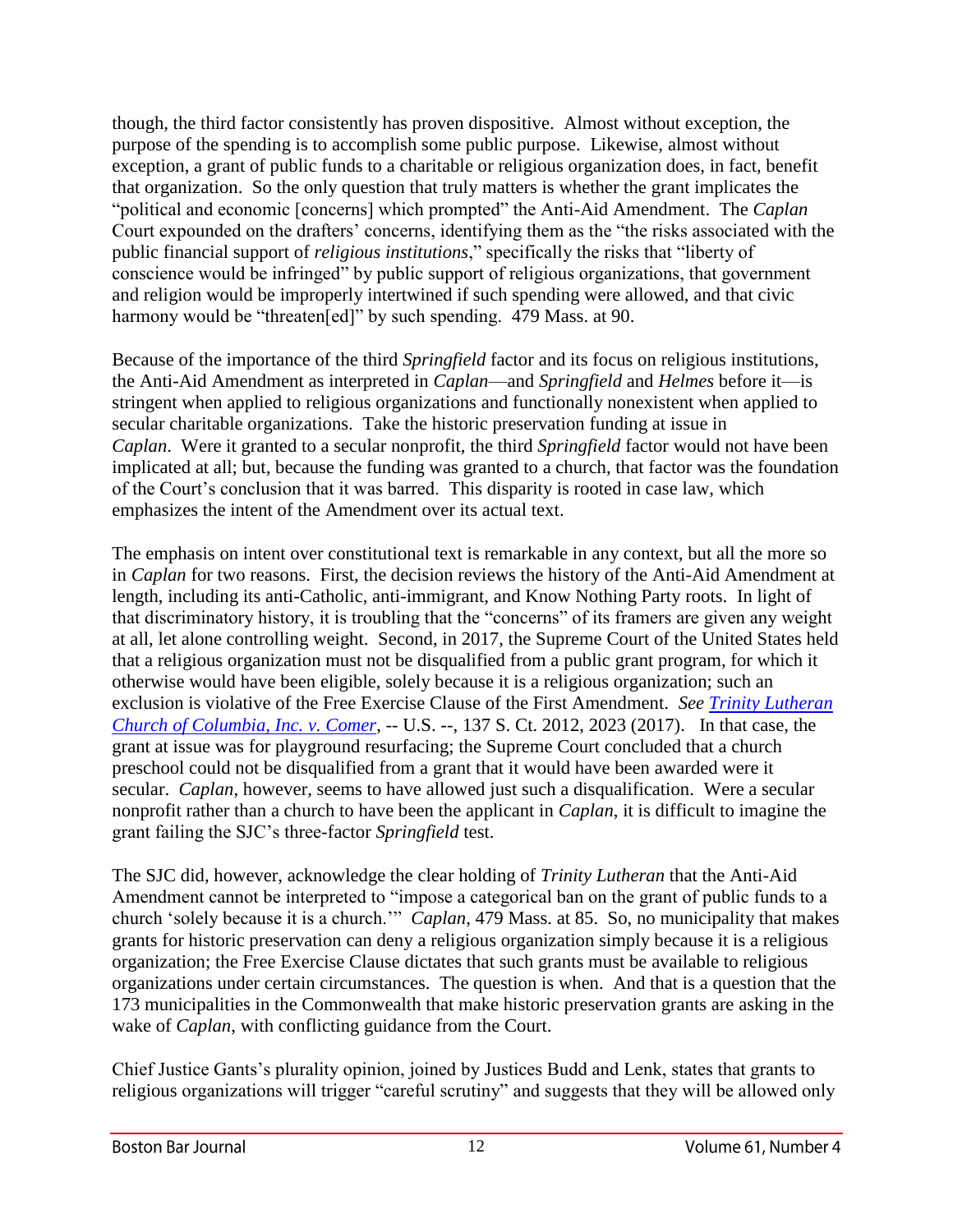in narrow circumstances, such as "where historical events of great significance occurred in the church, or where the grants are limited to preserving church property with a primarily secular purpose." 479 Mass. at 94. Justice Kafker's concurrence contemplates a broader range of allowable grants, perhaps all that do not "repair[] or maintain[] particular parts of the church that convey and express religious message." *Id.* at 105. There are three votes for that position, too, because the concurrence was joined by Justice Gaziano and Justice Cypher's dissent rejected the concept of "careful scrutiny" altogether. So, what is a town to do with the next grant application by a religious organization? No matter its decision, litigation risks abound. A church could challenge a denial under *Trinity Lutheran*, and concerned taxpayers may challenge a grant under *Caplan.*

Perhaps the most lasting element of the *Caplan* decision—in this and other contexts—will be a quandary for municipalities defending against such litigation. A clear majority of the Court held that the plaintiffs should have been entitled to a Mass. R. Civ. P. 30(b)(6) deposition to determine whether the Town had a "hidden purpose" when it awarded the grants. The plaintiffs were not required to come forward with any evidence of malfeasance to support such discovery; the Court recognized a general "entitle[ment] to pursue discovery to ascertain whether there is a hidden purpose that motivated the issuance of the grant." *Caplan*, 479 Mass. at 88. Such a blanket right to conduct depositions in search of a "hidden" governmental purpose is novel and could have significant effects for state and local policymakers if it is applied in other contexts. And, in practice, a Rule 30(b)(6) deposition begs the existential question of who speaks for the Town on political questions? Here, Acton's Community Preservation Commission recommended the grants to its Town Meeting, which approved them. Who can speak to the motives of those multimember bodies? Town Counsel and Assistant Attorneys General face an unenviable task in sorting out the answer.

The *Caplan* Court may have arrived at the correct destination: The only grant spending it expressly barred was the use of public funds to pay for a church's stained glass windows (which included an image of Jesus), about which there may be Establishment Clause concerns. But the path taken by the case, through the Anti-Aid Amendment and narrowly around *Trinity Lutheran*, is likely to yield more litigation and, perhaps, the attention of the Supreme Court of the United States.

*M. Patrick Moore Jr. is co-chair of the Boston Bar Association's Government Lawyers Forum and Counsel at Hemenway and Barnes LLP. He previously served as Associated Counsel and Advisor for Presidential Personnel in the White House of President Barack Obama, and as Deputy Legal Counsel to Governors Deval Patrick and Charlie Baker.*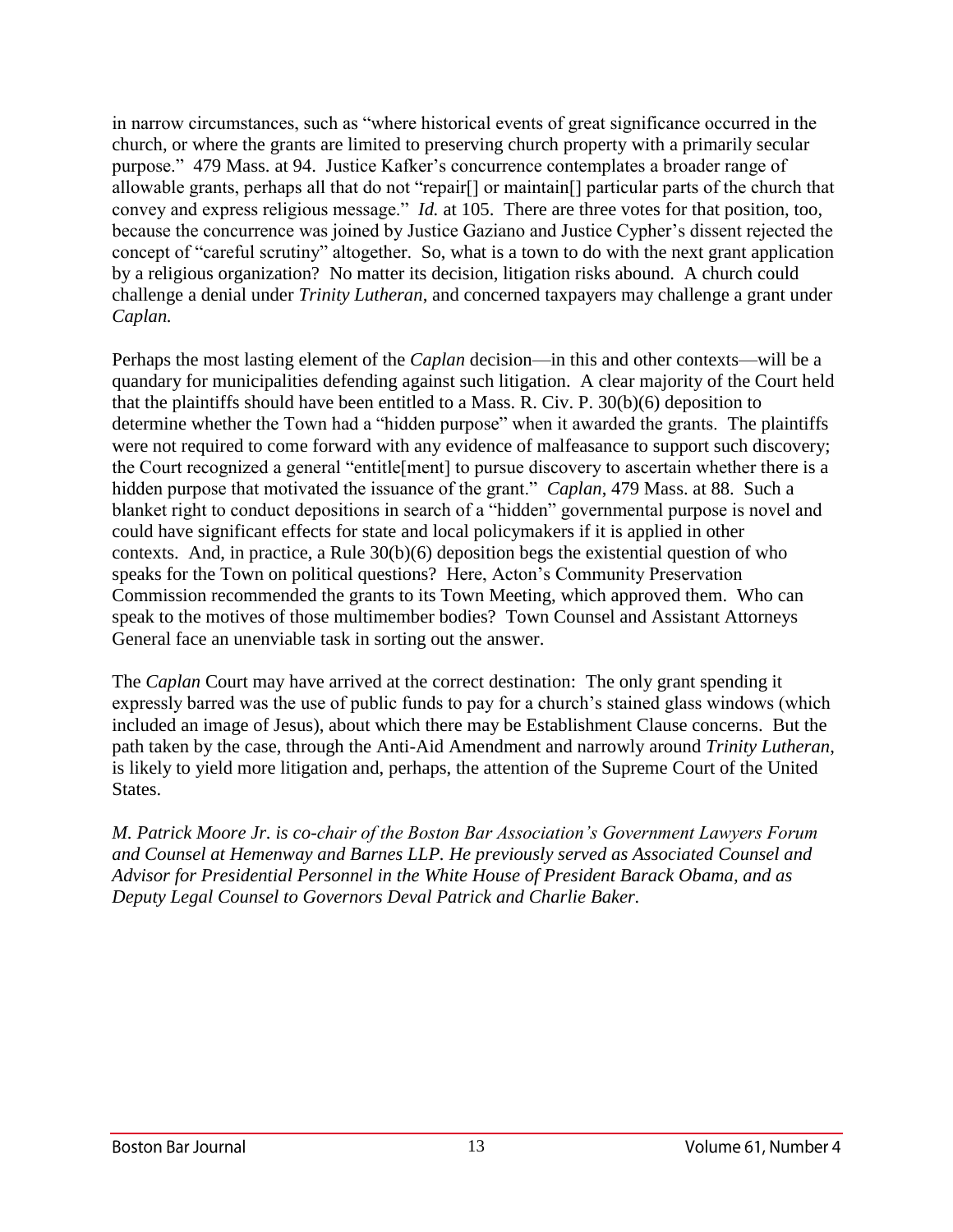#### The Supreme Judicial Court Steps into the Complicated World of Student Mental Health **By Phil Catanzano Legal Analysis**

For several years, higher education institutions, both in Massachusetts and nationally, have faced student populations with increased mental and emotional health needs.<sup>1</sup> In response, many of these institutions have provided additional resources to their clinical and counseling services centers and encouraged novel approaches to assist students who may be in crisis, such as threat assessment teams and coordinated care across different health care providers on and off campus. While clinical and legal approaches to these issues vary between institutions, the worst imaginable scenario for a campus community arises when these mental and emotional health issues result in suicide.

Until recently, Massachusetts post-secondary institutions had relied primarily upon the legal principles set forth in *Mullins v. Pine Manor College*, a seminal legal opinion from the Massachusetts Supreme Judicial Court ("SJC") that laid the groundwork for the duties institutions owe their students given the unique aspects of an often all-encompassing campus life.<sup>2</sup> While *Mullins* arose in a context other than student suicide, lower courts frequently applied it in a range of cases focused on liability and institutional responsibility in other contexts. In May, the SJC placed itself squarely back in the discussion with its decision in *Nguyen v. MIT*, 479 Mass. 436, 96 N.E.3d 128 (2018), holding that a university may be liable in certain circumstances when a student commits suicide. The *Nguyen* case also spoke directly to the duty of non-clinicians, who often play critical roles in helping at-risk students navigate the higher education environment.

# **I. The University-Student Relationship**

Absent a clear duty of care, the general rule is that there is no duty upon individuals to take affirmative steps to protect others. When colleges and universities are involved, however, there are certain circumstances where a "special relationship" has evolved with students that requires institutions to exercise reasonable care to keep students safe from foreseeable conduct that occurs while they are engaged in activities that are part of the institution's curriculum or related to its delivery of educational services or benefits.<sup>3</sup>

Massachusetts was critical in this jurisprudential evolution to a special relationship for higher education institutions, primarily through the SJC's holding in *Mullins v. Pine Manor College*. In *Mullins*, a student was abducted from her dorm in the middle of the night by an individual trespassing on the campus. She was then sexually assaulted on another part of campus over an extended period of time.<sup>4</sup> Following a review of the then-current state of the law, the SJC held that there existed a duty upon the institution to ensure student safety to a reasonable degree and that the institution had not satisfied that duty. The court reasoned that "[t]he threat of criminal acts of third parties to resident students is self-evident, and the college is the party which is in the position to take those steps which are necessary to ensure the safety of its students."<sup>5</sup> The SJC concluded that "[c]olleges must…act to use reasonable care to prevent injury to their students by third persons whether their acts were accidental, negligent, or intentional."<sup>6</sup> Importantly, *Mullins* only addressed harm by others and physical security measures.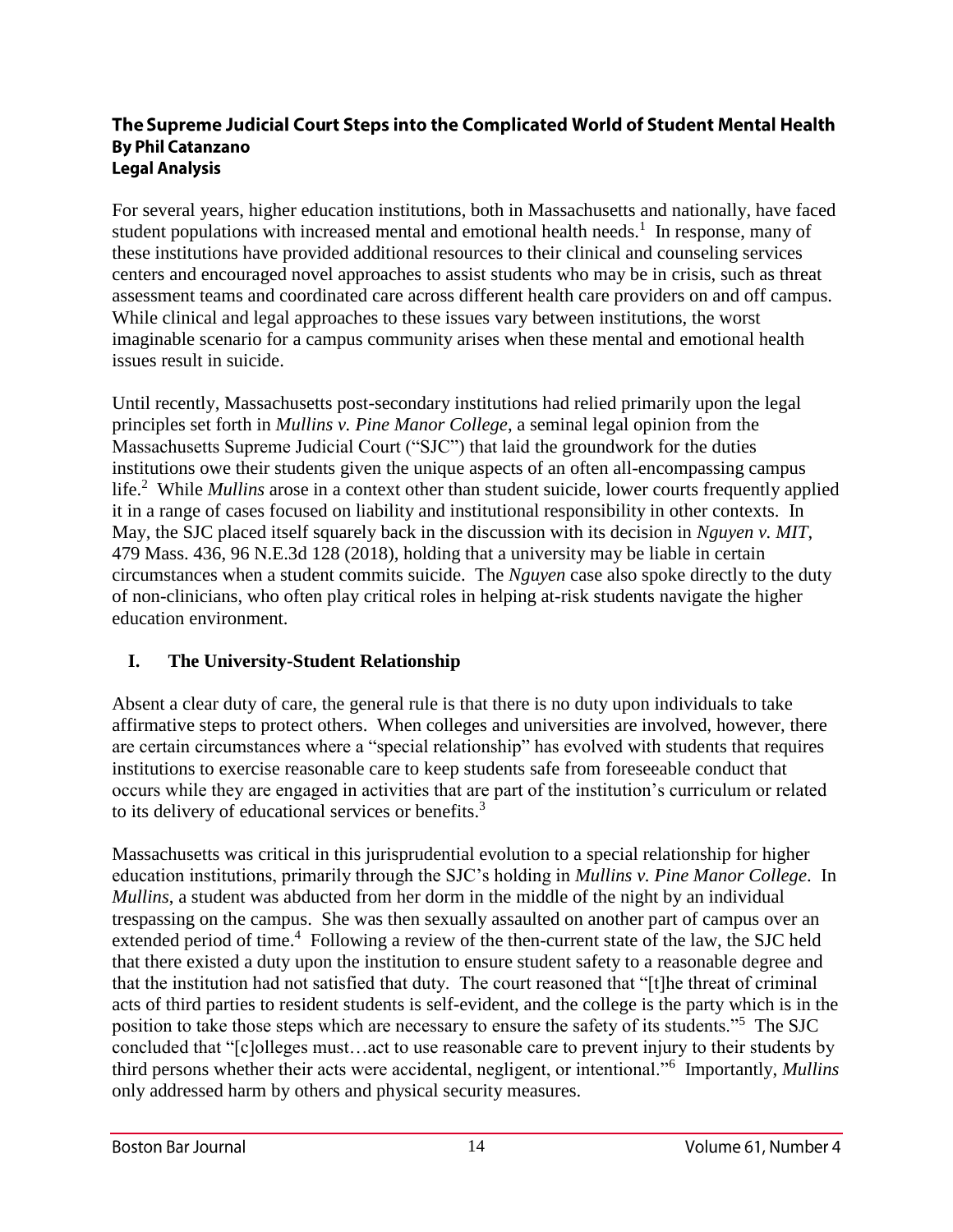While the doctrinal impact of *Mullins* was seismic on campus, it remained unclear how far the duty extended when institutions are confronted with different forms of dangerous behavior. Massachusetts courts subsequently struggled to define the extent to which colleges and universities were obligated to protect students from harm.<sup>7</sup> Given the individualized contexts in which these questions commonly arise –  $e.g.,$  violence on campus, student mental health issues, drug overdoses, or suicide – it has been difficult for courts to apply a consistent analytical framework to assess liability. Against this backdrop, the SJC granted review in *Nguyen* and considered the question of whether, and under what circumstances, a university could be liable when a student commits suicide.

# **II.** *Nguyen v. Massachusetts Institute of Technology*

Han Duy Nguyen ("Nguyen") was a twenty-five year old graduate student at MIT when he committed suicide on June 2, 2009. *Nguyen*, 96 N.E.3d at 131-32. Nguyen had a history of mental health problems and two prior suicide attempts (in 2002 and 2005) when he was an undergraduate student at a different university. *Id.* at 146. He consulted with at least nine private mental health professionals, totaling more than ninety in-person visits from July 2006 through May 2009. *Id.* at 134. None of these professionals, including one who saw Nguyen forty-three times between 2006 and 2008, believed that he was at imminent risk of committing suicide. *Id.* Nguyen's last appointment with a professional care giver was just five days before he would tragically take his own life.<sup>8</sup> *Id.* at 135.

Nguyen's father sued MIT in 2011, alleging that MIT's negligence caused Nguyen's death. After reviewing cross-motions for summary judgment, the Superior Court held that MIT was not liable for Nguyen's negligence claim. Nguyen appealed, and the SJC heard the case on direct appellate review in 2017.

In its closely watched opinion, the SJC concluded that there are circumstances where a university has a duty of care to take reasonable measures to prevent a student's suicide. *Id.* at 142-143. The court first recognized that there is no general duty of care to prevent another from committing suicide. *Id.* at 139, 144. The court then examined whether the special relationship between a university and its students imposes additional duties regarding suicide prevention. In particular, the SJC discussed several factors that have traditionally been used to "delineate duties in tort law" to determine "whether a duty to prevent suicide falls within the scope of the complex relationship that universities have with their students[.]" *Id.* at 142. These factors include:

- Whether the institution could reasonably foresee being expected to take affirmative action to protect the student;
- Whether there was "reasonable reliance by the [student on the institution], impeding other persons who might seek to render aid;"
- The "degree of certainty of harm" to the student;
- The "burden upon the [institution] to take reasonable steps to prevent the injury;"
- Whether there is mutual dependence between the student and the institution "involving" financial benefit to the [institution] arising from the relationship;"
- Whether there would be "moral blameworthiness" for the institution's failure to act; and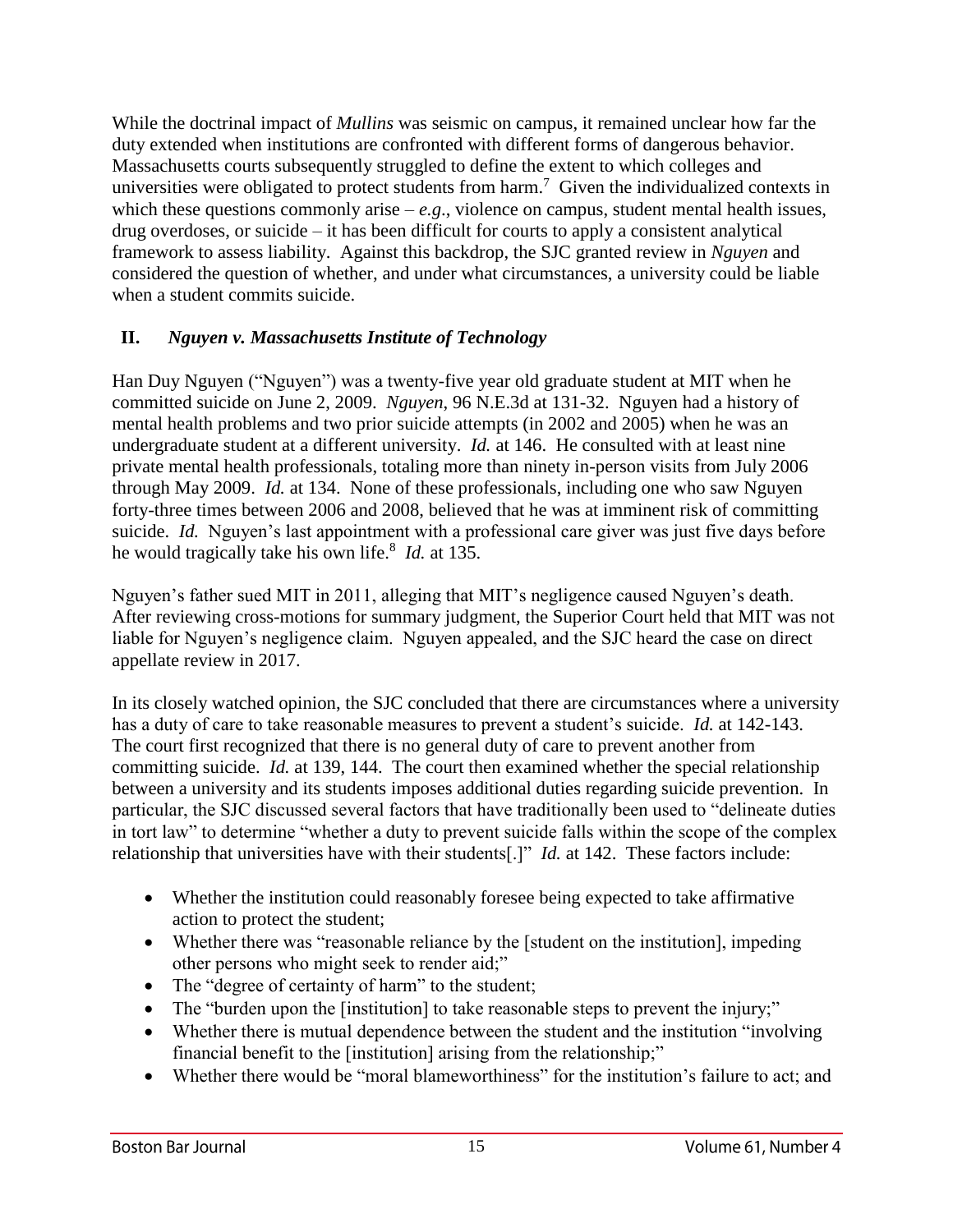• The "social policy considerations involved in placing the economic burden of the loss on the [institution]."

*Id.* (internal citations omitted).

The SJC then applied these factors to the university-student relationship in the context of student suicide. The court reasoned that, in cases where the university has actual knowledge of prior suicide attempts or present suicidal ideations, many of these factors weigh in favor of creating a duty of care between the university and the student. In such cases, the student's suicide "is sufficiently foreseeable as the law has defined the term, even for university non-clinicians without medical training." *Id.* at 144. Moreover, students, particularly those living in dormitories, rely on universities for assistance and protection, and universities are "in the best, if not the only, position to assist." *Id.* The gravity of the resulting harm – the death of a student – must also be considered along with the probability of the harm. *Id.* And while the burden that such a duty would impose on universities may be substantial, "so is the financial benefit received from student tuition." *Id.* Finally, the SJC indicated that a university would be morally blameworthy for "failing to act to intervene to save a young person's life[] when it was within the university's knowledge and power to do so." *Id.* For these reasons, the SJC concluded, universities have a legal duty to take reasonable measures to prevent student suicide in certain circumstances.

The SJC next attempted to define the scope of that duty. According to the SJC, a university "has a duty to take reasonable measures under the circumstances to protect the student from selfharm." *Id.* at 143. "Reasonable measures" the court explained, "will include initiating its suicide prevention protocol." *Id.* at 145. Alternatively, if no such protocol exists, reasonable measures include "arranging for clinical care by trained medical professionals or, if such care is refused, alerting the student's emergency contact." *Id.* In emergency situations, reasonable measures may also include contacting police, fire, or emergency medical personnel. Importantly, and as discussed below, the SJC extended this duty to non-clinicians, but then limited that duty.

In sum, the standard that the SJC created in *Nguyen* involves two distinct inquiries: (1) whether the duty of care is triggered by actual knowledge of prior attempts or present suicidal ideation; and (2) where a duty is triggered, whether the university satisfied its duty by taking reasonable measures to prevent the student's suicide. The SJC concluded that MIT owed no such duty in the case at hand because "Nguyen never communicated by words or actions to any MIT employee that he had stated plans or intentions to commit suicide, and any prior suicide attempts occurred well over a year before matriculation." *Id.* at 146. Moreover, Nguyen was "a twentyfive year old adult graduate student living off campus, not a young student living in a campus dormitory under daily observation." *Id.* Even if the duty was triggered, the SJC added, MIT and the individual defendants did not breach this duty because Nguyen repeatedly rejected the services offered by the institution.<sup>9</sup> See id. at 146-47.

# **1. Implications of** *Nguyen v. MIT*

Above all, the holding in *Nguyen* generally incentivizes proactive suicide prevention and intervention measures by increasing the risk of liability for institutions that fail to react appropriately to clear warning signs.<sup>10</sup> To minimize liability and protect students, institutions are well advised to develop robust suicide protocols in conjunction with health care professionals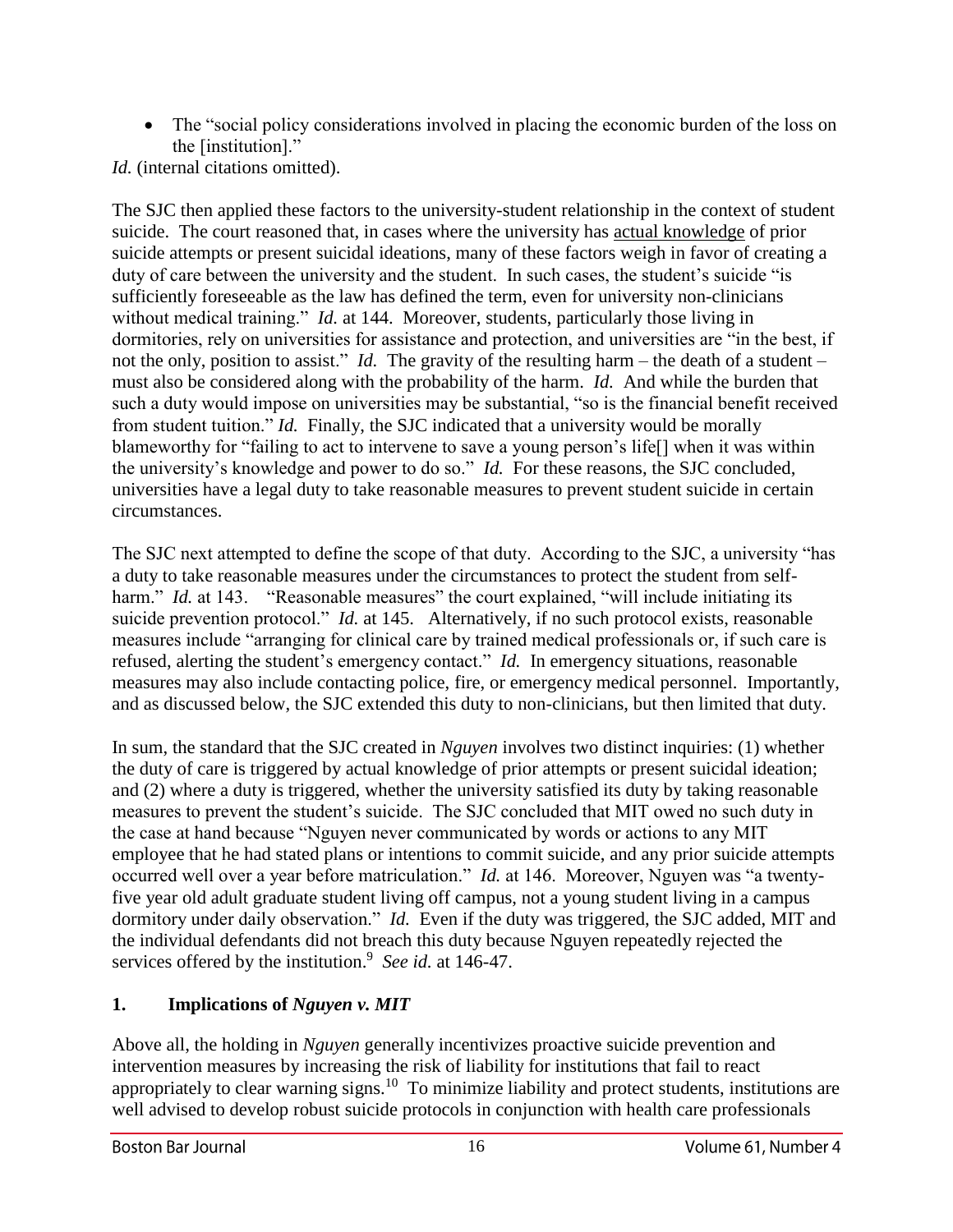and legal counsel.<sup>11</sup> In fact, the *Nguyen* decision suggests that one factor the courts will look to in assessing whether a duty of care was satisfied is whether the institution has a behavioral response protocol, *e.g.*, threat assessment teams or similar, and whether it was triggered by the underlying facts. The SJC also seemed to indicate that courts will defer to reasonable suicide prevention protocols adopted and implemented by institutions.

Another important implication of *Nguyen* is the SJC's expansion to non-clinicians of the duty to prevent suicide, but also the SJC's corresponding limitation on the reasonable expectations for such non-clinicians in these difficult scenarios.<sup>12</sup> As the SJC made clear, suicide is often unforeseeable and unpredictable.<sup>13</sup> Nguyen's history itself demonstrates this point: even with numerous visits right up until a week before his death, none of the medical professionals who treated Nguyen could foresee his suicide. While most institutions have some groups of trained clinicians on campus to assist with student suicide, the majority of individuals on campus who develop close relationships with students and may learn of troubling information are not clinicians, *e.g.*, faculty, administrators, graduate and undergraduate student-employees. The *Nguyen* decision is a clear reminder that all individuals who work with students should be trained to some extent regarding risk factors and appropriate responses to indications of serious mental health concerns that may lead to suicide, but it also indicated that such non-clinicians could often satisfy this duty by referring the concern to a trained clinician who could work with the student as part of a protocol or a unified care team. Again, colleges and universities will be best served to develop clear policies and roles, keeping in mind the different ways that people on campus interact with students and the different resources available in difficult situations. Institutions should assess their current staffing and ensure that their clinical resources are appropriate for their population, while also ensuring that their non-clinical staff are trained as well as possible with regard to potential indicators of challenging behaviors, when to report concerns, and to whom such concerns should be reported.

Finally, despite its careful and thorough approach, the *Nguyen* decision leaves open several important questions. For example, *Nguyen* indicated that the duty of care is triggered "[w]here a university has actual knowledge of a student's suicide attempt that occurred while enrolled at the university or recently before matriculation, or of a student's stated plans or intentions to commit suicide<sup>[.]"</sup> *Id.* at 142-143 (emphasis added). Through this lens, what suffices as a suicide attempt? Is it limited to failed efforts at suicide, or does it encompass past instances of ideation or planning or even behaviors like self-harm that, while serious, may not always evolve to a risk of suicide? Further, what constitutes "recently before matriculation," given that the SJC concluded that one year was too long in *Nguyen*? Do the plans have to be stated to an institutional official, or must the university act upon hearsay and other third-party reporting? If the latter, will this create additional reporting responsibilities, similar to what is in place when a report of a sexual assault is received by an institution? And what obligation do undergraduate or sending schools have when a student presents with concerning behavior on their campus but then matriculates to another school, either as the result of a transfer or a subsequent degree opportunity?

In conclusion, the SJC is again leading a national discussion with regard to the scope of institutional liability for student safety on campus. Given Massachusetts's status as a major center of higher education, other jurisdictions will likely be confronted with similar issues in the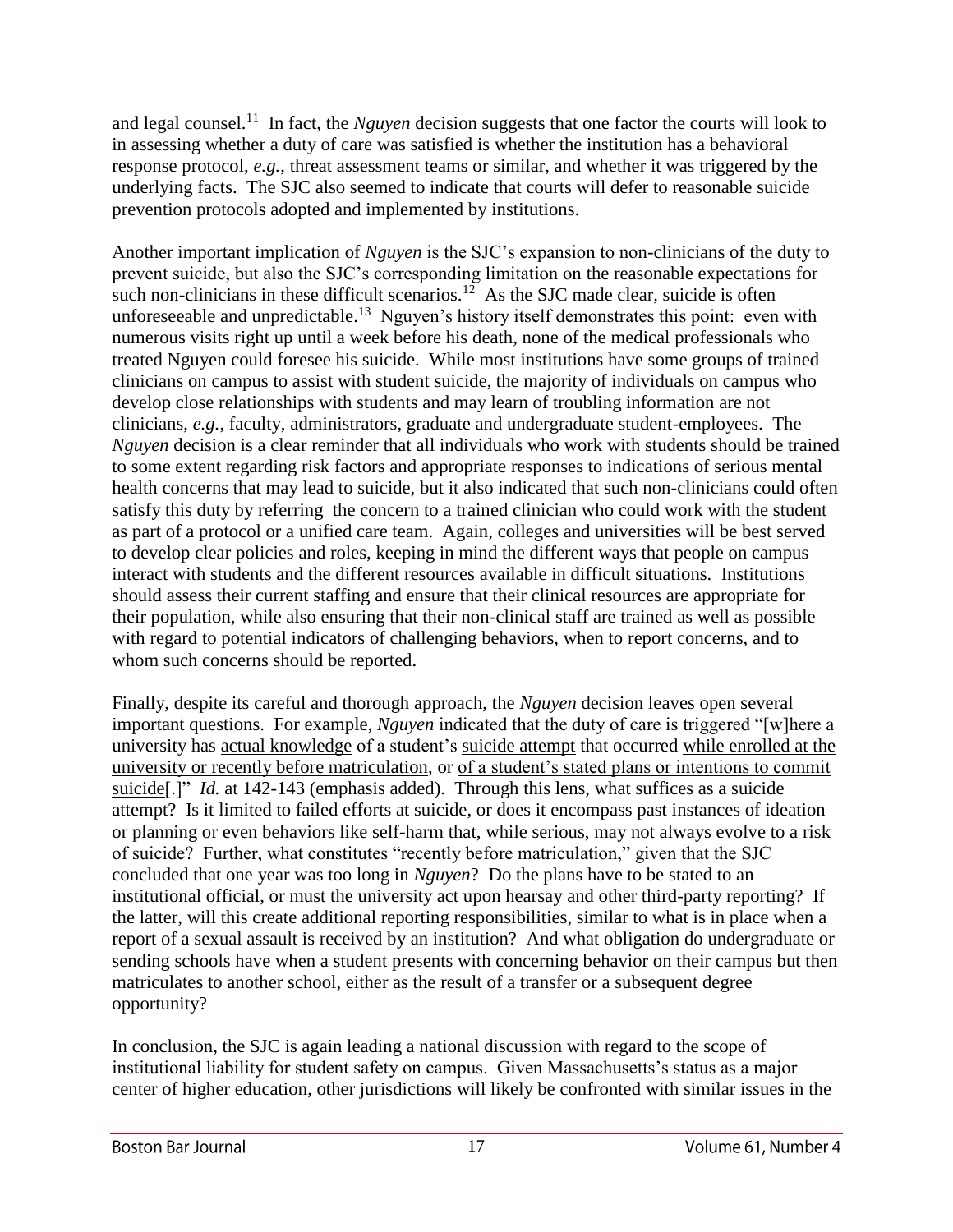near future.<sup>14</sup> While these issues will be debated, the SJC has provided an early salvo by creating a framework in *Nguyen*. It will not be the final word regarding institutional liability for suicide in higher education.

<sup>3</sup> While the notion of *in loco parentis* is commonly used in the primary and secondary education systems, that relationship has evolved in the post-secondary system. *See generally*, Restatement (Third) of Torts: Liability for Physical and Emotional Harm § 40(a) (2012) ("Duty Based on a Special Relationship with Another"); Dall, J., "Determining Duty in Collegiate Tort Litigation: Shifting Paradigms of the College-Student Relationship," 29 Journal of College and University Law 485 (2003)

<sup>4</sup> *See Mullins*, 389 Mass. at 49-50.

5 *Id.* at 51.

<sup>6</sup> *Id.* at 54 (internal citations omitted).

<sup>7</sup> *See, e.g., Bash v. Clark University*, No. 06745A, 2006 WL 4114297, 22 Mass. L. Rptr. 84 (Mass. Super. Ct. Nov. 20, 2006) (granting the University summary judgment while concluding that it did not have a duty to prevent a student from overdosing on illicit drugs in a university controlled dorm room); *Shin v. MIT*, No. 020403, 2005 WL 1869101, 19 Mass. L. Rptr. 570 (Mass. Super. Ct. June 27, 2005) (denying MIT summary judgment on grounds that several MIT officials had sufficient information about a student who committed suicide such that special relationship existed between the university and student).

<sup>8</sup> The doctor who met with Nguyen during his final meeting noted that Nguyen "did not say anything that sounded imminently suicidal or hopeless," discussing instead career options and a subsequent appointment. *Nguyen*, 96 N.E.3d at 135.

<sup>9</sup> The court's conclusion that there was no breach even if a duty existed appears inconsistent with its earlier holding that if a student refuses care and treatment, reasonable care requires the university to notify the student's emergency contact. *See id*. at 145.

<sup>10</sup> *See id.* at 143, *quotin*g Pavela, Questions and Answers on College Student Suicide: A Law and Policy Perspective 8–9 (2006) ("The main obstacle to better suicide prevention on campus is <u>underreaction</u>...) (emphasis in original).

<sup>11</sup> *See also* Lannon et. al., "Students Who Pose a Risk of Self Harm: Individualized Assessments, Leave, and Conditions for Return," National Association of College and University Attorneys, Annual Conference materials (June 24-27, 2018) (discussing best practices in the context of recent policy statements and decisions issued by the U.S. Department of Education's Office for Civil Rights).

<sup>12</sup> *Compare Nguyen*, 96 N.E.3d at 144 ("[n]onclinicians are also not expected to discern suicidal tendencies where the student has not stated his or her plans or intentions to commit suicide"); *id.* at 146 ("[the limited duty] recognizes that nonclinicians cannot be expected to probe or discern suicidal intentions that are not expressly evident")*, with id.* at 145 n. 20 ("[f]or university-employed medical professionals, the duty and standards of care are those established by the profession itself").

<sup>13</sup> *See id.* at 147 n. 21 (discussing the difficulty, even among trained professionals, in assessing the imminence of the risk of suicide).

<sup>14</sup> California is already revisiting college and university liability. In *Regents of University of California v. Superior Court*, the California Supreme Court concluded that universities have the duty to "take reasonable steps to protect students when it becomes aware of a foreseeable threat to their safety … while they are engaged in activities that are part of the school's curriculum or closely related to its delivery of educational services." 413 P.3d 656, 673-74 (Cal. 2018). The plaintiff in *Regents* was a student that was stabbed several times during class by a student whom the

<sup>&</sup>lt;sup>1</sup> See generally, American College Health Assoc., [National College Health Assessment II](http://www.acha-ncha.org/docs/NCHA-II_SPRING_2017_REFERENCE_GROUP_EXECUTIVE_SUMMARY.pdf) (Spring 2017) (in an extensive assessment surveying over 63,000 college students, it was found that, in the past 12 months, 51% of surveyed students felt that "things were hopeless," 61% of surveyed students felt "overwhelming anxiety," and 10% of surveyed students had "seriously considered suicide"). l

<sup>2</sup> [389 Mass. 47](http://masscases.com/cases/sjc/389/389mass47.html) (1983).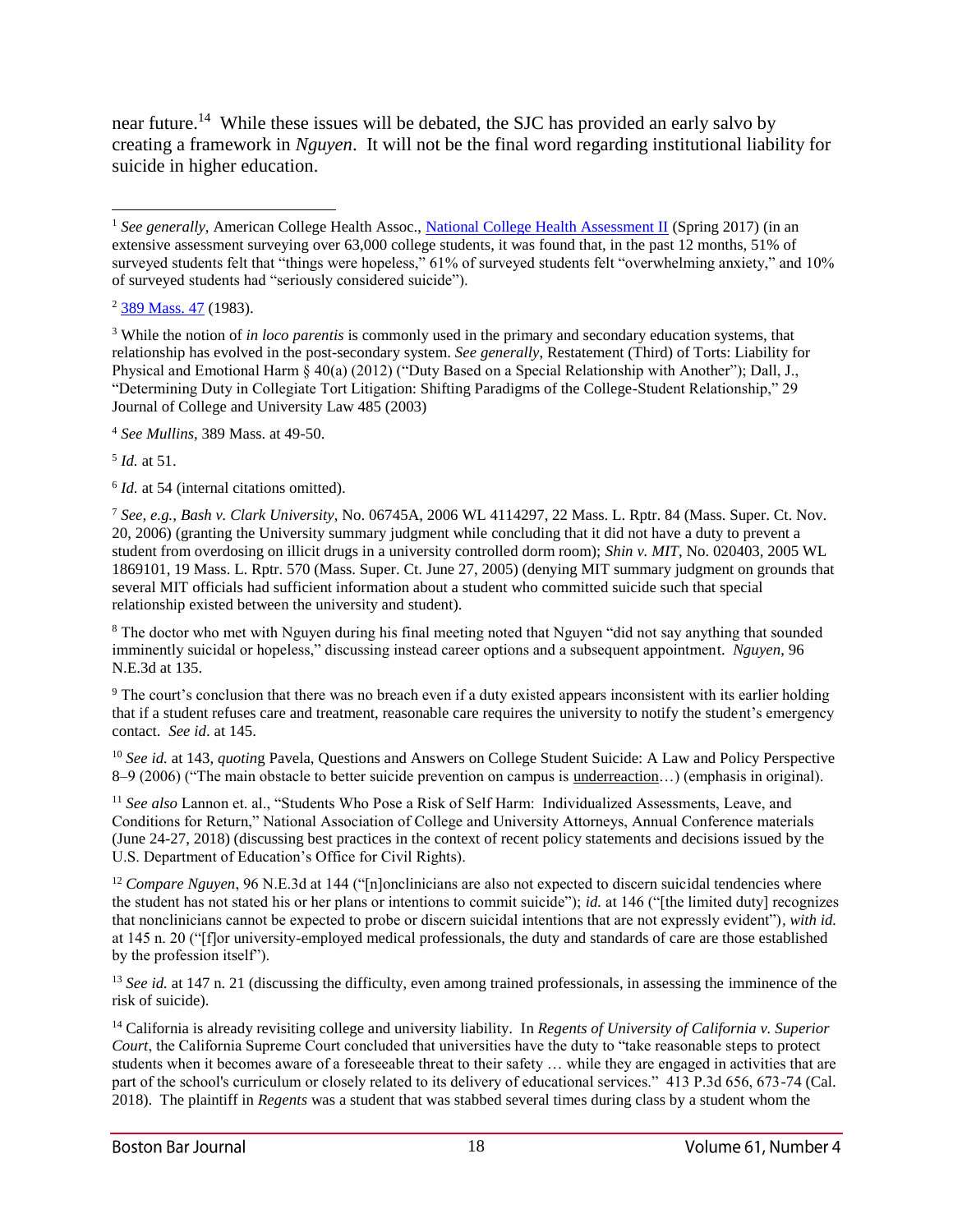l University knew to be potentially dangerous. *Id.* at 662. The court emphasized that the duty is "limited" because "it extends to activities that are tied to the school's curriculum *but not to student behavior over which the university has no significant degree of control.*" *Id.* at 669 (emphasis added).

*Phil Catanzano is Senior Counsel at Holland & Knight, LLP, where he counsels colleges and universities on a range of legal and policy issues. He would like to thank Paul Lannon for his guidance, expertise, and invaluable feedback in drafting this article.*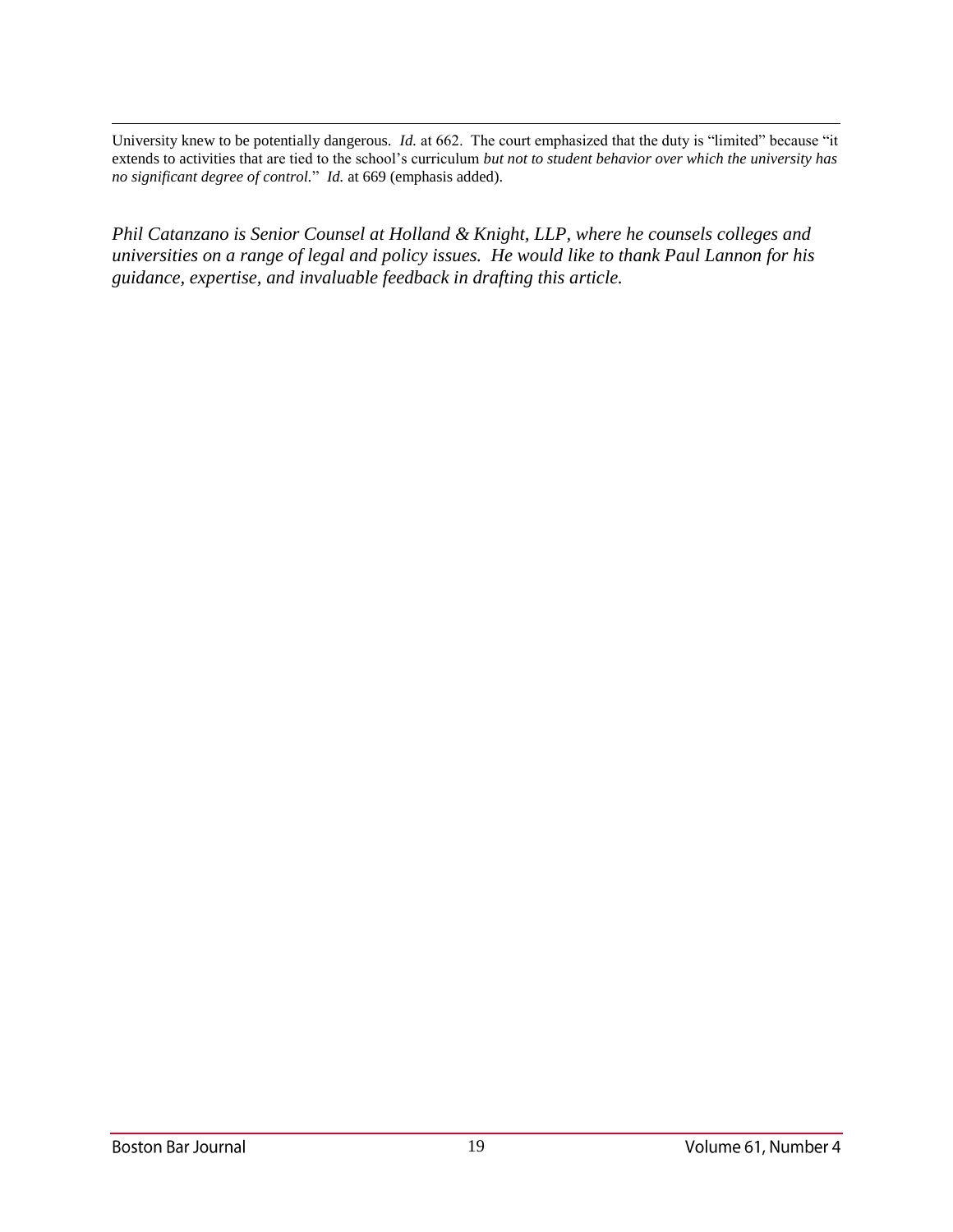#### **Education Reform: Doe v. Secretary of Education By Ryan P. McManus Case Focus**

On April 24, 2018, the Supreme Judicial Court (SJC) upheld the constitutionality of a Massachusetts law regulating the number of Commonwealth charter schools that can been established in each school district. The case, *[Doe v. Secretary of Education, 479 Mass. 375](https://law.justia.com/cases/massachusetts/supreme-court/2018/sjc-12275.html)  [\(2018\)](https://law.justia.com/cases/massachusetts/supreme-court/2018/sjc-12275.html)*, marks the SJC's latest foray into the complex and often controversial subject of education reform.

# **Education Reform in Massachusetts and the Establishment of Charter Schools**

Understanding the Court's decision in *Doe* requires some context on prior education reform litigation, legislative responses, and the current statutory limitations on charter schools. In *[McDuffy v. Secretary of the Executive Office of Education, 415 Mass. 545 \(1993\)](http://masscases.com/cases/sjc/415/415mass545.html)*, the SJC held that the Education Clause of the Massachusetts Constitution imposes an enforceable obligation on the Commonwealth to provide all students with a public education, and that individual students denied that right can sue to enforce it. *McDuffy* addressed the constitutionality of the public school financing system, which was then primarily dependent on local funding (and local property taxes).

In the wake of *McDuffy*, the Legislature enacted the sweeping [Massachusetts Education Reform](http://archives.lib.state.ma.us/actsResolves/1993/1993acts0071.pdf)  [Act](http://archives.lib.state.ma.us/actsResolves/1993/1993acts0071.pdf) (MERA). MERA introduced a number of reforms, among them the establishment and funding of a "foundation budget" for each district, state oversight of school performance, examination-based assessments and data collection (the "MCAS" tests), and, for the first time, the authorization of charter schools. (This article uses the term "charter school" to refer to Commonwealth Charter Schools, which were primarily at issue in *Doe*. State law also authorizes the establishment of Horace Mann Charter Schools, which, unlike Commonwealth Charter Schools, require the approval of the local school district.)

From the beginning, charter schools have been subject to limitations. The current statutory framework (at issue in *Doe*) limits charter schools in two ways. First, the total number of charter schools that may operate in the state is capped at 120. Second, no more than 9% of total publicschool spending in each district may be spent on charter schools. For school systems performing in the lowest decile statewide, that spending cap is increased to 18%.

## **The SJC's Decision in** *Doe*

In *Doe*, five students in Boston public schools alleged, on behalf of themselves and a class, that the spending cap applicable to charter schools violates the Education and Equal Protection Clauses of the Massachusetts Constitution. Each of the students alleged that he or she was enrolled in a level three or level four school, meaning that under the Commonwealth's system of classification, their schools were performing in the bottom fifth of all schools in Massachusetts. Each of the students had applied to a charter school, but failed to secure a seat through the lottery used to determine admission. The students alleged that additional charter schools capable of providing a constitutionally sufficient education to them and other Boston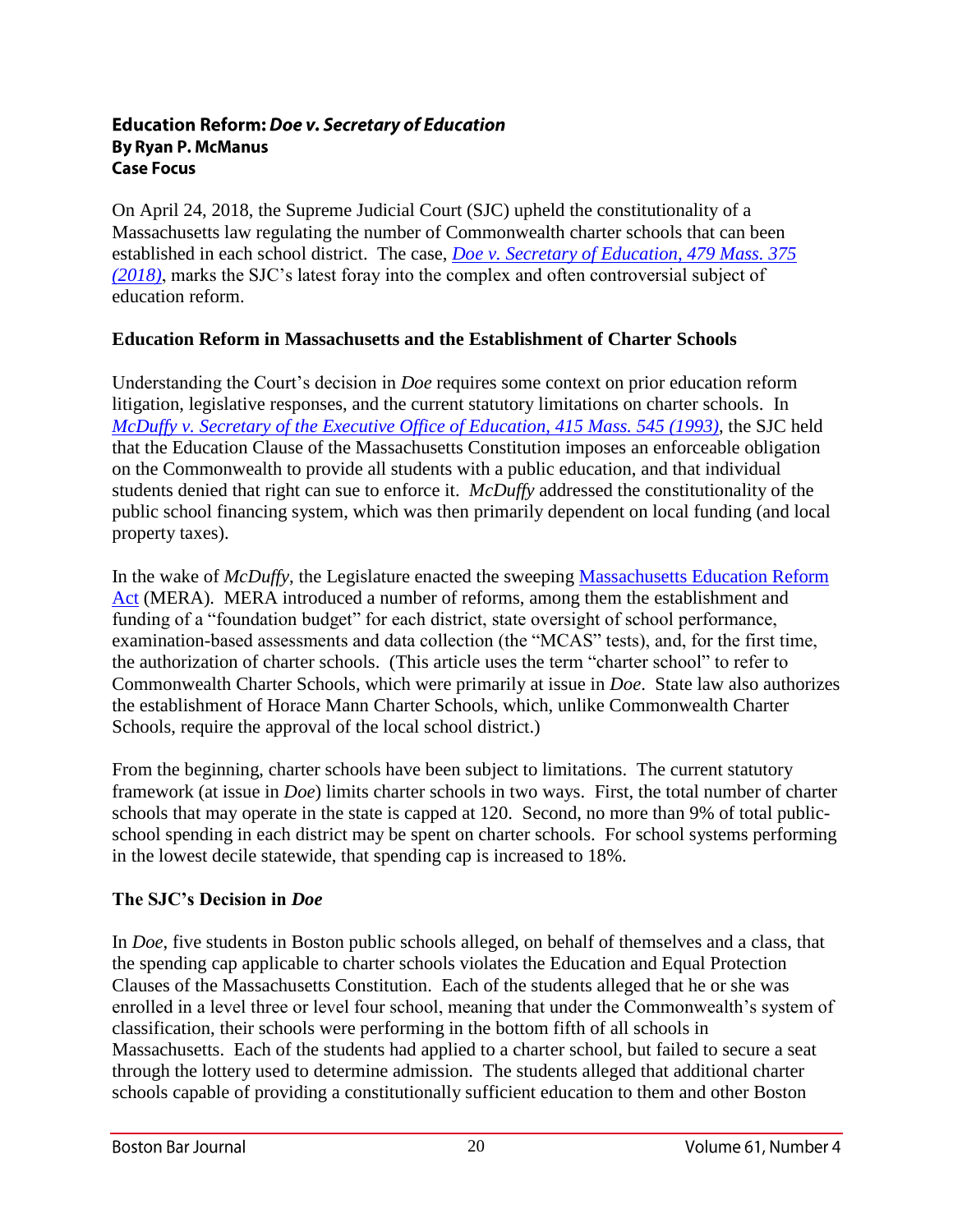students were prevented from being established solely because Boston had reached its statutory spending cap for charter schools.

The Superior Court dismissed the students' Education Clause claims, holding that they do not have a constitutional "right to choose a particular flavor of education." The Superior Court likewise rejected the students' Equal Protection claim, holding that the cap on charter schools is rationally related to the Commonwealth's interest in allocating funding between charter schools and district schools. The students sought and obtained direct appellate review of the Superior Court's decision by the SJC. After affirming that the students had standing to bring their claims, the SJC addressed the merits under the Education Clause and Equal Protection Clause.

With respect to the Education Clause, the SJC agreed with the students that "the education clause imposes an affirmative duty on the Commonwealth to provide a level of education in the public schools for the children there enrolled that qualifies as constitutionally adequate." *Doe*, 479 Mass. at 387. The Court further agreed that the students had pled sufficiently that "they have been deprived of an adequate education" and that their "complaint supports the claim that the education provided in their schools is, at the moment, inadequate." *Id.* at 388–89. Nevertheless, the Court reasoned that the students failed to plead a violation of the Education Clause because they had not alleged facts suggesting that the "defendants have failed to fulfil their constitutionally prescribed duty to educate." *Id.* at 388. In particular, the students had "not alleged any facts to support a claim that the Commonwealth's public education plan does not provide reasonable assurance of improvements for their schools' performance over a reasonable period of time." *Id.* at 389. Put differently, because the Legislature had enacted measures aimed at remedying failing schools (including those contained in MERA), and because the students had not adequately alleged that those measures were ineffective, the SJC suggested that temporary deficiencies in the quality of a particular school or district, or in a particular student's educational opportunities, do not amount to a violation of the Commonwealth's constitutional duty to provide an education.

In affirming the dismissal of the students' Education Clause claim, the SJC also faulted the students' exclusive focus on the charter school cap, where charter schools are not "the Commonwealth's only plan for ensuring that the education provided in the plaintiffs' schools will be adequate." *Id.* at 390. Even if a violation of the Education Clause had been properly alleged, the Court emphasized that the "specific relief [plaintiffs] seek"—striking the statutory cap on charter schools—"would not be available" because "'[t]he education clause leaves the details of education policymaking to the Governor and the Legislature.'" *Id.* (quoting *[Hancock](https://caselaw.findlaw.com/ma-supreme-judicial-court/1336244.html)  [v. Comm'r of Educ., 443](https://caselaw.findlaw.com/ma-supreme-judicial-court/1336244.html) Mass 428, 454 (2005)* (Marshall, C.J., concurring)).

With respect to the students' Equal Protection claim, the SJC first concluded that the charter school spending cap was not subject to heightened scrutiny because it does not "significantly interfere" with any fundamental right to education. *Id.* at 392. The Court reasoned that charter schools were originally intended to serve as laboratories for the development of innovative approaches to public education, and as such there was no fundamental right to attend charter schools that that the cap could be deemed to interfere with. *Id.* at 392–93. The Court thus applied rational basis scrutiny to the charter school spending cap, concluding that it is rationally related to (among other things) the Commonwealth's legitimate "attempt to allocate resources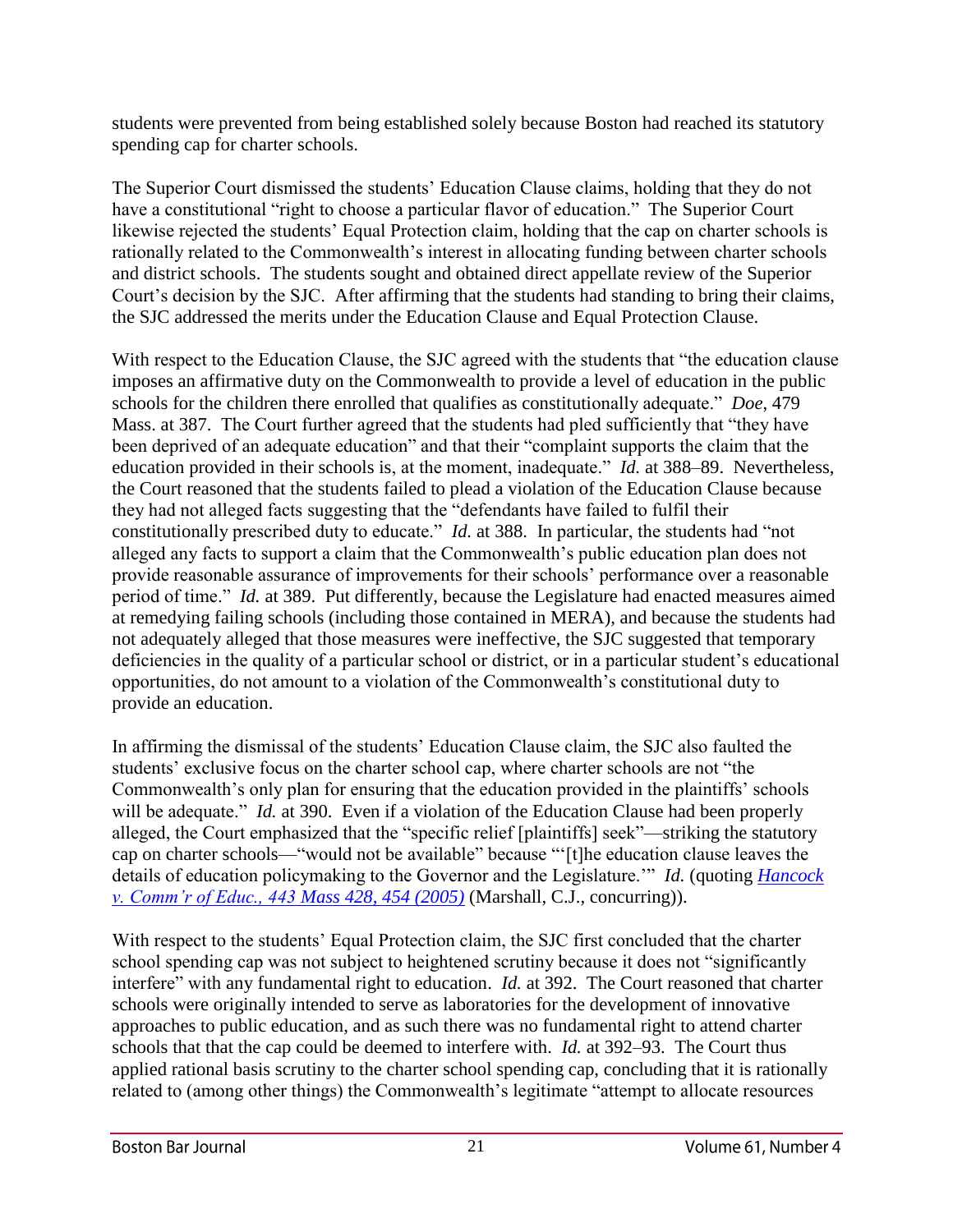among all the Commonwealth's students" – both those who attend charter schools and those who do not. *Id.* at 394.

# **Implications of the** *Doe* **Decision for Education Reform Litigation**

Although the SJC's decision in *Doe* surely was a disappointment to charter school advocates, its implications for further school reform litigation is less than clear.

*Doe* does clarify that, to state a claim under the Education Clause, it is not enough to allege that certain students are not currently receiving a constitutionally adequate education. Instead, a student must successfully plead, with supporting factual allegations, both (i) that he or she is not receiving a constitutionally required education and (ii) that state law "does not provide reasonable assurance of improvements for their schools' performance over a reasonable period of time." *Doe*, 479 Mass. at 389.

*Doe* also demonstrates the SJC's reluctance to mandate any particular policy reform to remedy a violation of the Education Clause. Plaintiffs pursuing Education Clause claims should therefore expect that Massachusetts courts will not order any particular policy reform as a remedy. Rather, the courts will at most – at least in the first instance – enter declaratory relief regarding the Commonwealth's fulfillment of its constitutional duty to educate, and leave the choice of policy reform to the political branches. Only if the political branches fail to respond might a court consider ordering specific reforms.

*Ryan P. McManus is a partner at Hemenway & Barnes in Boston, where he concentrates his practice in the areas of appellate, fiduciary, and business litigation. Ryan authored an amicus brief in Doe v. Secretary of Education on behalf of the Pioneer Institute, Inc., Cheryl Brown Henderson, and the Black Alliance for Educational Options.*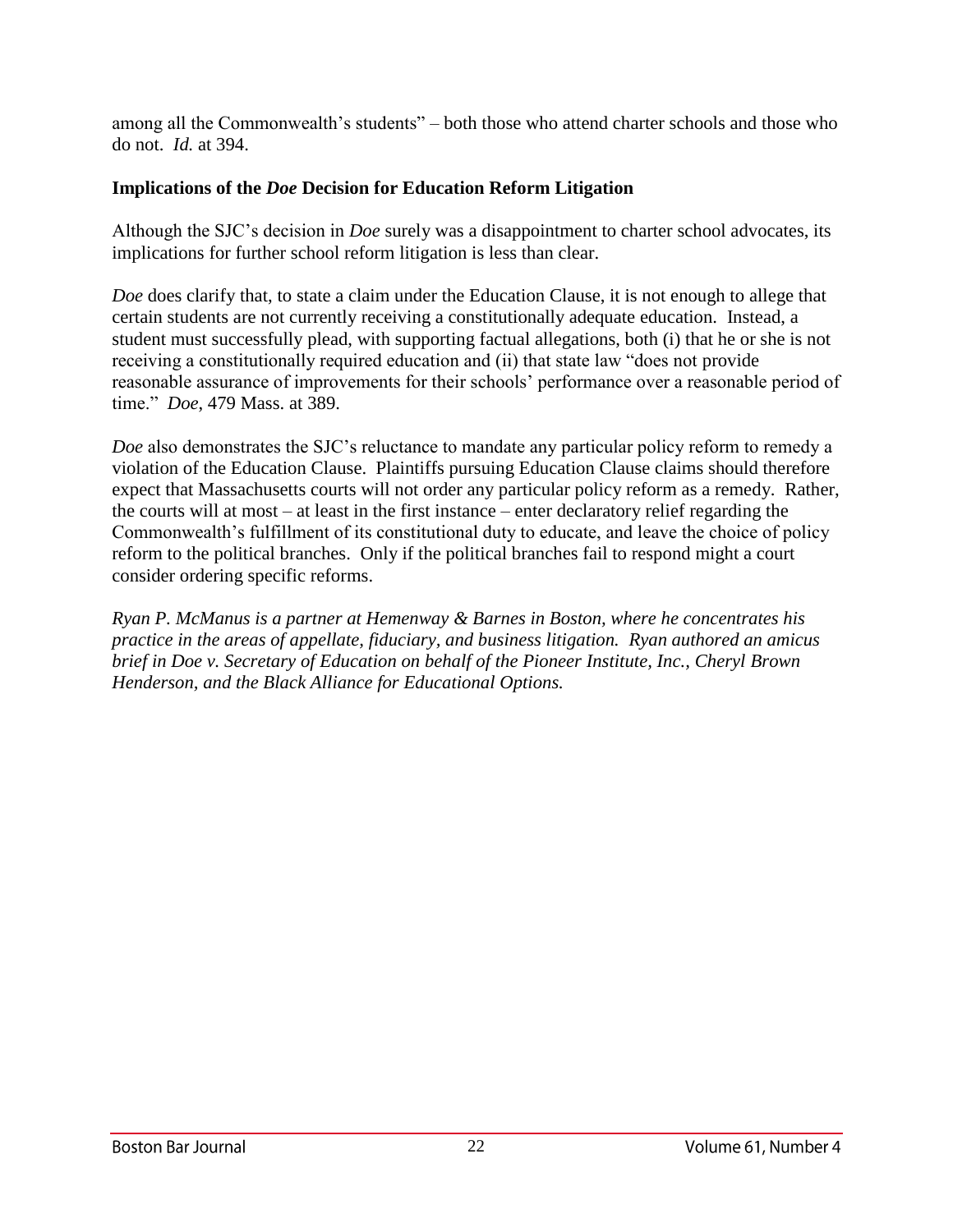# SCVNGR, Inc. v. Punchh, Inc.: The SJC Instructs Trial Courts and Litigants on Analyzing **Challenges to Personal Jurisdiction By Evan Fray-Witzer Case Focus**

In *SCVNGR, Inc. v. Punchh, Inc.,* 478 Mass. 324 (2017), the Supreme Judicial Court reversed a Superior Court Business Litigation Session decision that had dismissed the plaintiff's complaint for lack of personal jurisdiction. Notably, the SJC's opinion prohibits the trial courts, when deciding a challenge to personal jurisdiction, from engaging in the frequently employed practice of skipping the analysis under the long-arm statute and jumping directly to the analysis under the Due Process Clause of the U.S. Constitution. In reaching this conclusion, the SJC "clariffied]" that "the long-arm statute's reach is not coextensive with what due process allows." *Id.* at 330 n.9.

# **Background**

SCVNGR, Inc., a Massachusetts-based company doing business as LevelUp, sued Punchh, Inc., a California-based competitor, for defamation. Punchh moved to dismiss for lack of personal jurisdiction. *Id.* at 325. After allowing some limited jurisdictional discovery, Judge Kaplan of the Business Litigation Section allowed Punchh's motion to dismiss, finding that Punchh lacked the minimum contacts with Massachusetts necessary for an exercise of personal jurisdiction to comport with the Due Process requirements of the U. S. Constitution. *Id.* Although Judge Kaplan recognized that "typically a Superior Court judge presented with a Rule 12(b)(2) argument begins with an analysis of whether the requirements of the long-arm statute have been met," he nevertheless proceeded directly to the federal Due Process considerations, noting that this was where "both parties ha[d] focused their arguments." *Id.*

LevelUp appealed the dismissal to the Appeals Court. The SJC, of its own accord, took direct appellate review. *Id.*

# **Analysis**

"Prior to exercising personal jurisdiction over a nonresident defendant, a judge must determine that doing so comports with both the forum's long-arm statute and the requirements of the United States Constitution." *Id.* at 325 (citing *World-Wide Volkswagen Corp. v. Woodson,* 444 U.S. 286, 290 (1980)). Massachusetts's long-arm statute, G.L. c. 223A, § 3, provides eight enumerated categories of actions which can give rise to personal jurisdiction over a foreign defendant. Two of those categories address claims arising out of domestic relationships (marriage, divorce, child custody, and the like); one from the ownership of real estate within Massachusetts; and one from offering insurance within the Commonwealth. The remaining four categories address claims that arise out of a defendant's: (a) transacting business within Massachusetts; (b) contracting for goods or services within Massachusetts; (c) committing a tort within Massachusetts; and (d) committing a tort outside of Massachusetts that causes injury within Massachusetts *if* the Defendant also does or solicits business within Massachusetts or derives substantial revenues from goods or services provided in Massachusetts.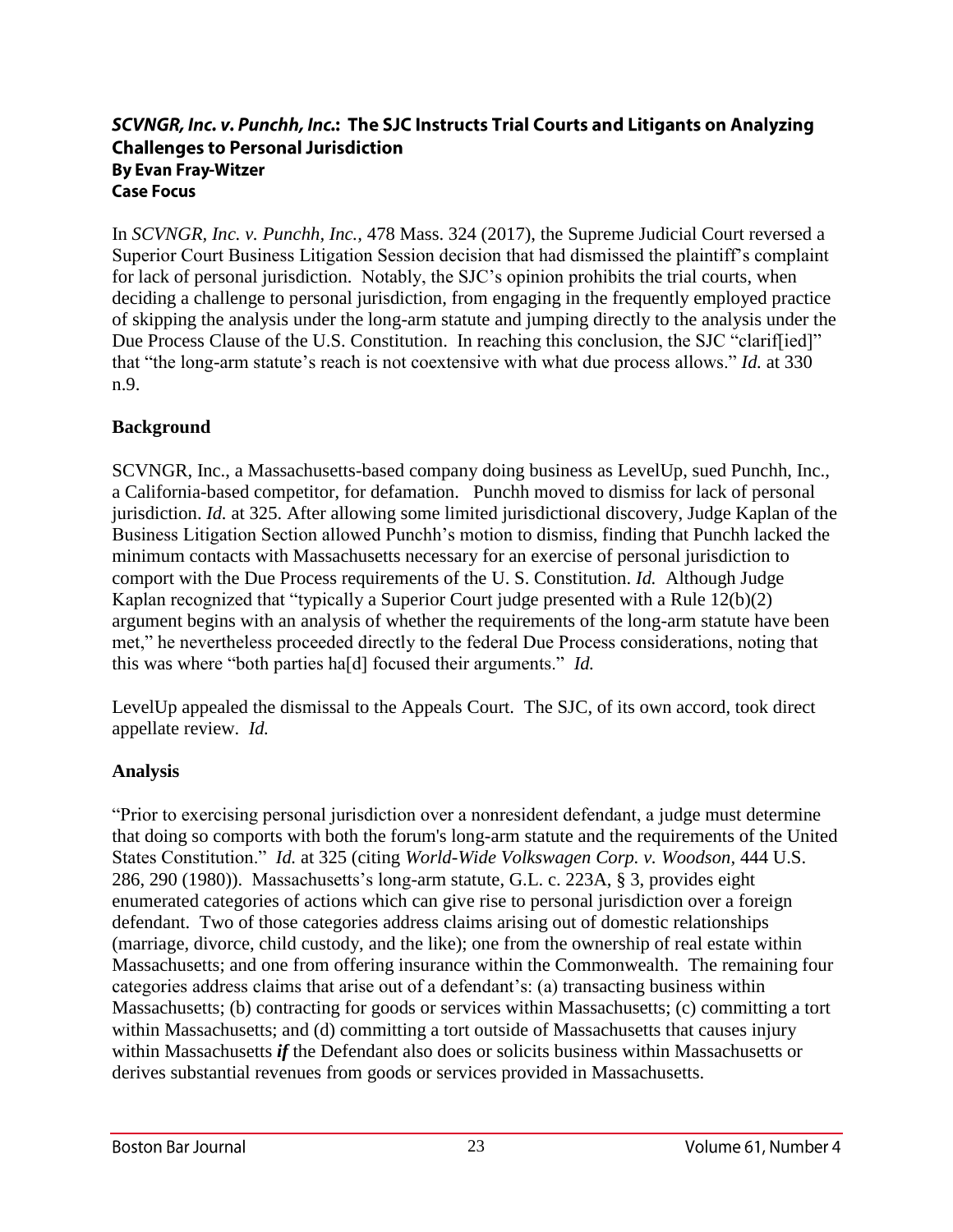Unlike a number of other states, Massachusetts's long-arm statute does not explicitly extend personal jurisdiction to the limits of the U. S. Constitution. Nevertheless, two seminal SJC cases had seemed to interpret the statute to have the same broad scope. In *"Automatic" Sprinkler Corp. v. Seneca Foods Corp.*, 361 Mass. 441, 443 (1972), the SJC held: "We see the function of the long arm statute as an assertion of jurisdiction over the person to the limits allowed by the Constitution of the United States." Likewise, in *Good Hope Indus., Inc. v. Ryder Scott Co.,* 378 Mass. 1, 5-6 (1979), the SJC held: "Since we have stated that our long arm statute, G. L. c. 223A, functions as 'an assertion of jurisdiction over the person to the limits allowed by the Constitution of the United States,' …the two questions tend to converge" (quoting *"Automatic" Sprinkler*). *Good Hope* also, however, contained the seeds of *SCVNGR*'s "clarif[ication]," stating that the long-arm statute "asserts jurisdiction over the person to the constitutional limit *only when some basis for jurisdiction enumerated in the statute has been established*." *Good Hope*, 378 Mass. at 1 (emphasis added).

Prior to *SCVNGR*, state and federal cases applying Massachusetts law frequently cited *"Automatic" Sprinkler* and/or *Good Hope* in support of the proposition that Massachusetts's long-arm statute extended to the outer reaches of the Due Process Clause and that, as a result, the two-step inquiry could be addressed in a single inquiry. *See, e.g., OpenRisk, LLC v. Roston*, 90 Mass. App. Ct. 1107 (2016) (Rule 1:28) ("The Massachusetts long-arm statute, G. L. c. 223A, § 3, however, allows for an assertion of jurisdiction over the person to the limits allowed by the Constitution of the United States. …It is appropriate, therefore, for the court to sidestep the statutory inquiry and proceed directly to the constitutional analysis") (citations omitted); *FTI, LLC v. Duffy*, 2017 Mass. Super. LEXIS 93, at \*8 (Suffolk Super. Ct. 2017); *Let's Adopt! Glob., Inc. v. Macey*, 32 Mass. L. Rep. 573 (Worcester Super. Ct. 2015); *Daynard v. Ness, Motley, Loadholt, Richardson & Poole, P.A*., 290 F.3d 42, 52 (1st Cir. 2002).

In light of this precedent, the *SCVNGR* parties' decision to focus exclusively on the question of whether the Court could exercise jurisdiction consistent with Due Process made perfect sense. In baseball terms (this is, after all, summer in New England): since the runner cannot advance to third without touching both first and second bases, if the runner missed second, the question of whether he touched first is moot. Indeed, in at least two cases pre-dating *SCVNGR* the First Circuit noted that even if Massachusetts' long-arm statute might not extend to the limits of Due Process, examining the long-arm statute was not necessary if the claims clearly failed to meet the requirements of Due Process. *See A Corp. v. All Am. Plumbing, Inc.,* 812 F.3d 54, 58-59 (1st Cir. 2016); *Copia Communs., LLC v. AMResorts, L.P.,* 812 F.3d 1, 3-4 (1st Cir. 2016).

In *SCVNGR*, though, the SJC was having none of it. It first clarified that "*Automatic" Sprinkler*'s sweeping language was more limited than might first appear:

To the extent that *"Automatic" Sprinkler* …identifies "the function of the long arm statute as an assertion of jurisdiction over the person to the limits allowed by the Constitution of the United States," we take this opportunity to clarify that, in accordance with *Good Hope. . .* the long-arm statute's reach is not coextensive with what due process allows.

*SCVNGR,* 478 Mass. at 330 n.9.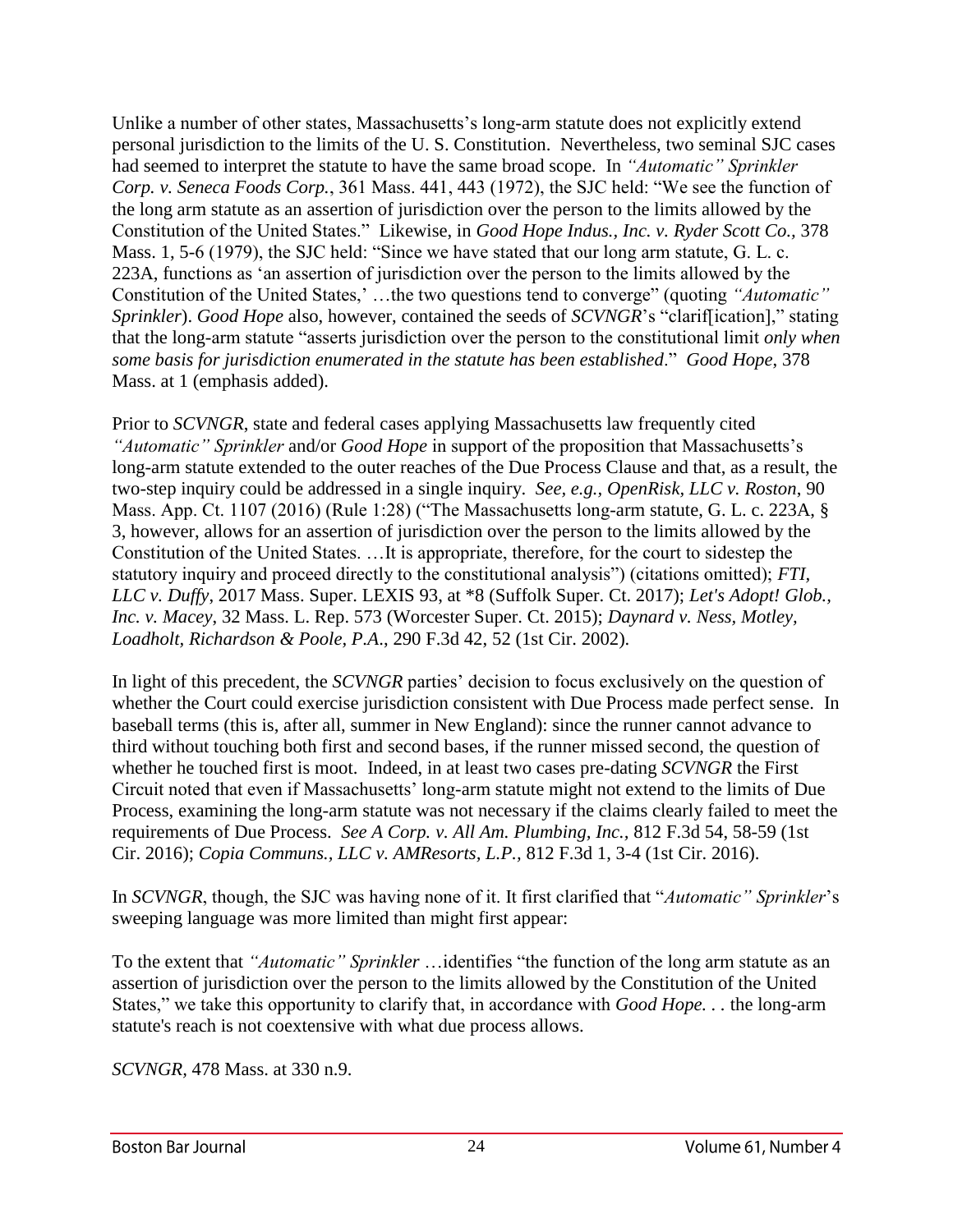The SJC then stated that the order in which a lower court examines the two prongs of personal jurisdiction does indeed matter:

Our jurisprudence since *Good Hope* also makes clear that courts should consider the long-arm statute first, before approaching the constitutional question. …In this regard, it is canonical that courts should, where possible, avoid unnecessary constitutional decisions. … Determining first whether the long-arm statute's requirements are satisfied is consonant with the "duty to avoid unnecessary decisions of serious constitutional issues. … [W]e cannot let the actions of private litigants force us to decide unnecessarily a serious question of constitutional law."

*Id.* at 330 (citations omitted).

As a result, the SJC remanded the case to the Superior Court for a determination, first, as to whether the long-arm statute's requirements were met and only then for a determination as to whether an exercise of jurisdiction comports with the requirements of Due Process. In doing so, the SJC noted that the subsequent re-examination of the constitutional due process question would likely take place "on a presumably fuller record," apparently assuming that the trial court would allow the parties some additional jurisdictional discovery before ruling on the remanded motion (*id.* at 330).

Another recent SJC opinion drives home the point that neither the parties nor the court can leapfrog over the long-arm statute and proceed directly to the constitutional question. In *Exxon Mobil Corp. v. Attorney General*, 479 Mass. 312, 317 n.3 (2018), citing *SCVNGR,* the SJC noted that although the parties' argument on the jurisdictional issues focused exclusively on the due process question, the Court would first analyze them under the long-arm statute, which it proceeded to do.

# **Takeaways**

Two practical takeaways are clear:

- 1. Notwithstanding any suggestion to the contrary in prior precedent, "the long-arm statute's reach is not coextensive with what due process allows."
- 2. Neither practitioners nor the Court should address whether an assertion of personal jurisdiction comports with the requirements of the Due Process Clause without first addressing whether the plaintiff's claims assert a cause of action that brings the case within the parameters of the Massachusetts long-arm statute. In short, although the plaintiff may still get tagged-out for failing to touch second base, we will not know until a call is made at first.

*Evan Fray-Witzer is a founding partner of Ciampa Fray-Witzer. He maintains an active employment litigation, counseling, and defense practice; a sophisticated litigation and counseling practice, representing businesses in a wide range of commercial disputes; and a thriving appellate practice in both the state and Federal Courts.*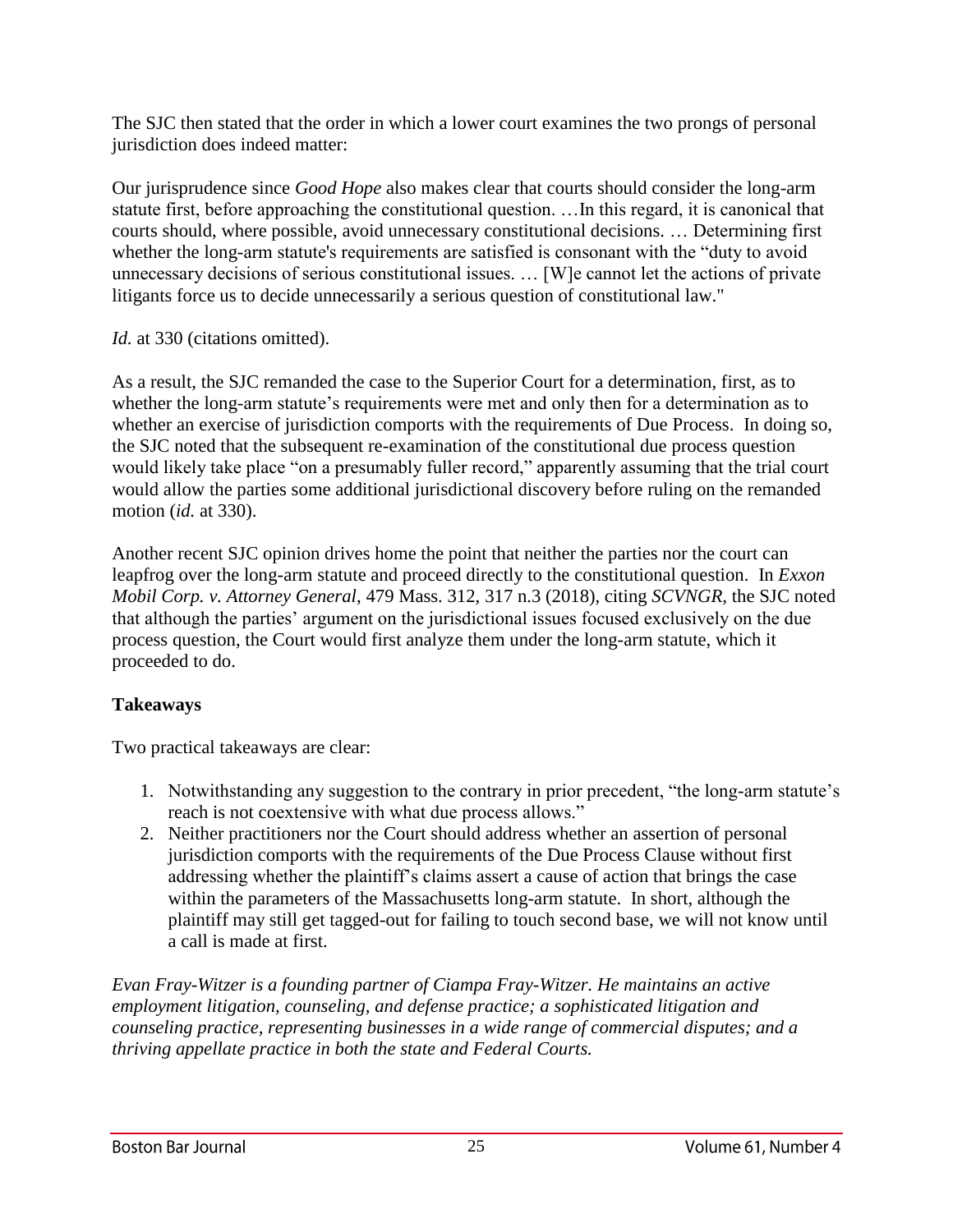#### How to Hire a Domestic Worker and Stay Out of Trouble by Andrea Peraner-Sweet **Practice Tips**

The Massachusetts Domestic Workers' Bill of Rights ("DWBR"), [G.L. c. 149, §§ 190](https://malegislature.gov/Laws/GeneralLaws/PartI/TitleXXI/Chapter149/Section190)[-191,](https://malegislature.gov/Laws/GeneralLaws/PartI/TitleXXI/Chapter149/Section191) enacted in 2015, provided expansive new protections to domestic workers and imposed new obligations on their employers. Violation of the DWBR can result in [substantial penalties,](http://www.mass.gov/ago/news-and-updates/press-releases/2017/2017-06-08-couple-failing-to-pay-domestic-worker.html) including mandatory treble damages, attorneys' fees and costs. Employers who fail to comply with the DWBR can face enforcement actions by the Attorney General ("AG"), the aggrieved worker, or the Massachusetts Commission Against Discrimination ("MCAD"). Yet, many remain unfamiliar with the DWBR and its implementing regulations. [940 CMR 32.00.](https://www.mass.gov/files/documents/2016/08/vr/940-cmr-32-00.pdf) This article reviews key provisions of the DWBR.

# **Who Is Covered?**

The DWBR protects workers employed within a household, regardless of their immigration status, who perform domestic services, including housekeeping, house cleaning, nanny or home companion services, and in-home caretaking of sick or elderly individuals for "wage, remuneration or other compensation." G.L. c. 149, § 190(a); 940 CMR 32.02. The DWBR does not alter who is deemed an independent contractor (rather than domestic employee) under [G.L. c.](https://malegislature.gov/Laws/GeneralLaws/PartI/TitleXXI/Chapter149/Section148B)  [149, § 148B.](https://malegislature.gov/Laws/GeneralLaws/PartI/TitleXXI/Chapter149/Section148B)

The DWBR does not cover: (i) babysitters who work less than sixteen hours per week providing "casual, intermittent and "irregular" childcare, and whose primary job is not childcare; (ii) personal care attendants ("PCAs") who provide services under the [MassHealth PCA program;](https://malegislature.gov/Laws/GeneralLaws/PartI/TitleXVII/Chapter118E/Section70) and (iii) employees of a [licensed or registered](https://malegislature.gov/Laws/GeneralLaws/PartI/TitleXX/Chapter140) staffing, employment or placement agency. G.L. c. 149, § 190(a); 940 CMR 32.02*.*

## **Employment Agreement**

The DBWR requires employers to provide domestic workers with "notice of all applicable state and federal laws." G.L. c. 149, § 190(m); 940 CMR 32.04(6). ["Notice of Rights"](https://www.mass.gov/files/documents/2016/08/ng/dw-notice-of-rights.pdf) and ["Record](https://www.mass.gov/files/documents/2016/08/ty/dw-sample-record-of-information.pdf)  [of Information for Domestic Workers"](https://www.mass.gov/files/documents/2016/08/ty/dw-sample-record-of-information.pdf) forms can be found on the AG's website. Additionally, before work commences, employers must provide domestic workers who work sixteen or more hours a week a written employment agreement in a language the worker understands. The agreement should contain the terms and conditions of employment and specify any deductible fees or costs and worker's rights to grievance, privacy, and notice of termination. G.L. c. 149, § 190(l); 940 CMR 32.04(3).

Both employer and worker must sign the agreement, which must be kept on file for at least three years. A ["Model Domestic Worker Employment Agreement"](https://www.mass.gov/files/documents/2016/10/vn/dw-sample-employment-agreement.pdf) can be found on the AG's website.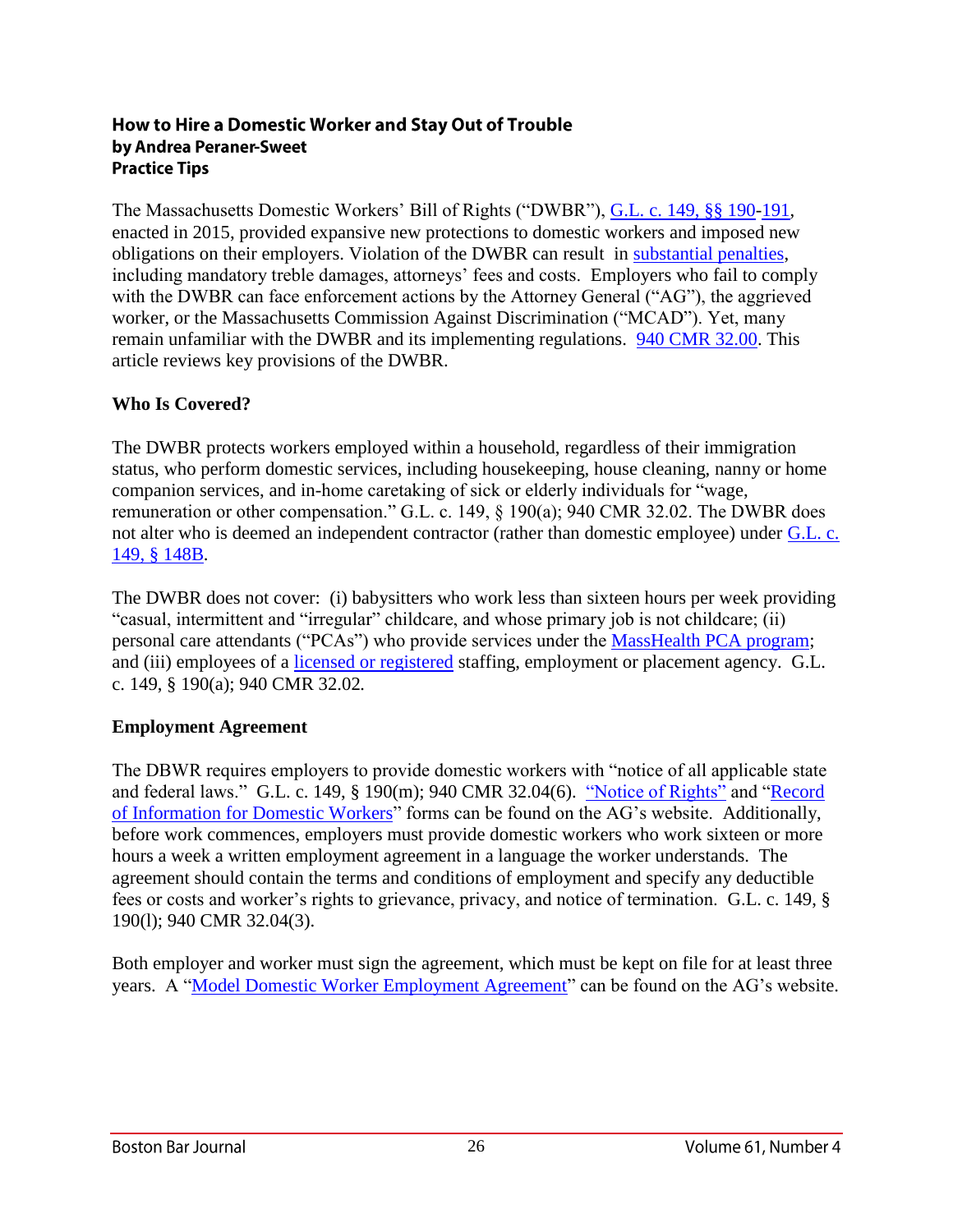## **Working Hours, Rest Periods**

Domestic workers must be paid for all time they are required to be on the employer's premises, on duty, or any time worked before or beyond normally scheduled shifts to complete the work. G.L. c. 149, § 190(a); 940 CMR 32.02.

Workers on duty for less than twenty-four consecutive hours who do not reside on the employer's premises must be paid for all working time, including meal, rest or sleep periods, unless the worker is free to leave the premises and completely relieved of all work-related duties during that period. G.L. c. 149,  $\S$  190(a) and (c).

For workers on duty for twenty-four hours or more, all meal, rest and sleep periods constitute working time. However, the worker and employer can agree to exclude from working time a regularly scheduled sleeping period of not more than eight hours if there is advance written agreement in a language understood by the worker, signed by both the worker and employer. G.L. c. 149, § 190(d) and (e); 940 CMR 32.03(2).

Workers working forty or more hours per week must have at least twenty-four consecutive hours off each week and at least forty-eight hours off each month. A worker may volunteer to work on a day of rest but only if there is a written agreement made in advance, signed or acknowledged by both the worker and employer. The worker must be paid time and a half for all hours worked in excess of forty hours. G.L. c. 149, § 190(b); 940 CMR 32.03(3).

# **Wage Deductions**

Under certain circumstances, an employer may deduct food, beverages and lodging costs from a worker's wages. G.L. c. 149, § 190(f) and (g); 940 CMR 32.03(5)(b) and (c). Such deductions are subject to the statutory maximums found in 454 CMR 27.05(3) pursuant to [G.L. c. 151.](https://malegislature.gov/Laws/GeneralLaws/PartI/TitleXXI/Chapter151/)

Food and beverage costs can be deducted only if they are voluntarily and freely chosen by the worker. If the worker cannot easily bring, prepare or consume meals on the premises, the employer cannot make such deductions. G.L. c. 149, § 190(f); 940 CMR 32.03(5)(b).

Lodging costs can be deducted only if the worker voluntarily and freely accepts and actually uses the lodging. An employer cannot deduct lodging costs if the employer requires the worker live in the employer's home or in a particular location. G.L. c. 149, § 190(g); 940 CMR 32.03(5)(c).

There must be a written agreement specifying the deductions, made in advance, in a language understood by the worker, signed or acknowledged by both the worker and employer. 940 CMR  $32.03(5)(a)$ .

# **Record Keeping, Times Sheets, Written Evaluations**

Employers must keep records of domestic workers' wages and hours for three years. G.L. c. 149, § 190(l); 940 CMR 32.04(2). Employers must provide workers who work more than sixteen hours per week with a time sheet at least once every two weeks. 940 CMR 32.04(4). Both the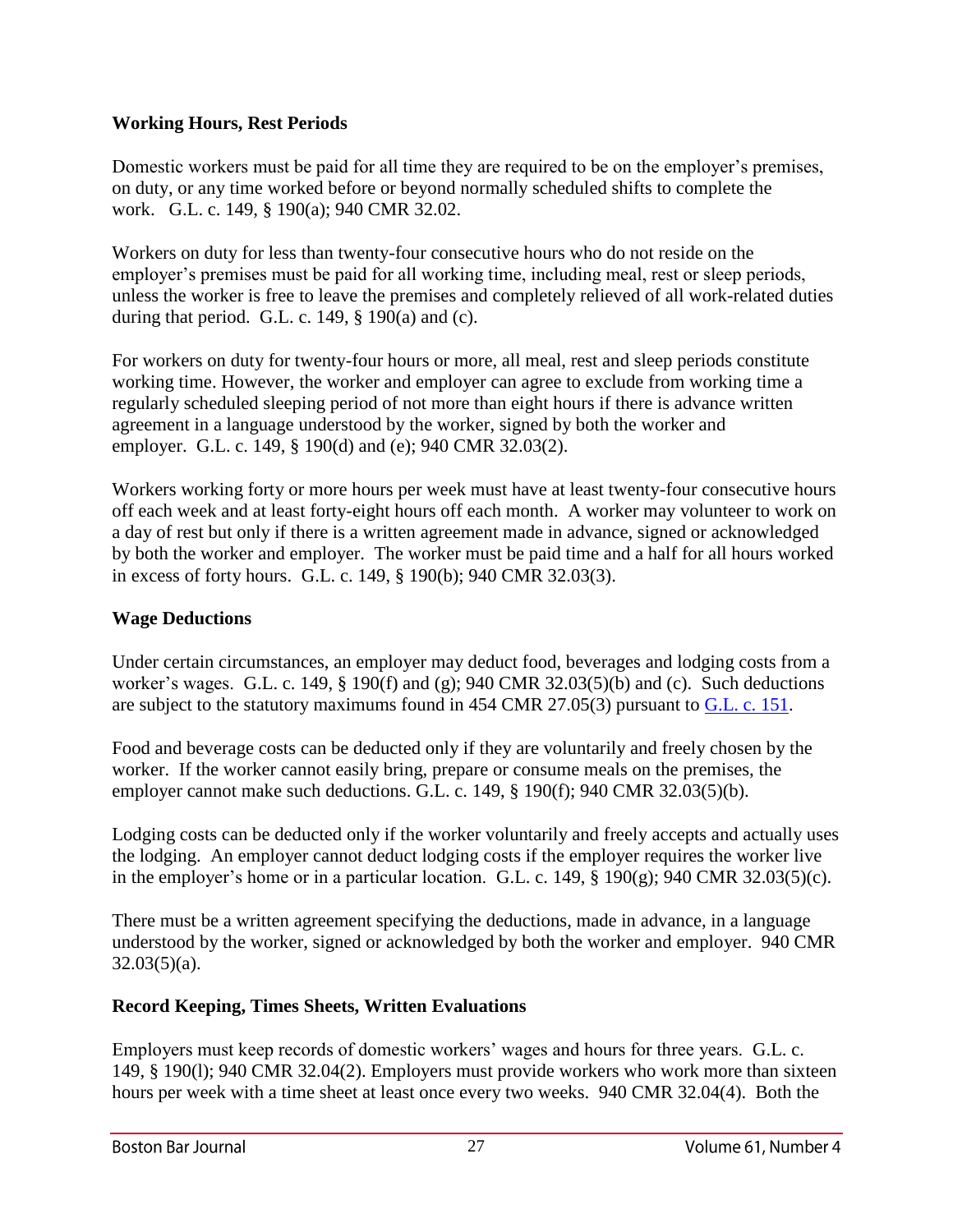worker and employer must sign or acknowledge the time sheet. Signing or acknowledging a time sheet does not preclude a worker from claiming that additional wages are owed. *Id*. Likewise, a worker's refusal to sign or acknowledge a time sheet does not relieve the employer from paying wages owed. *Id.* A sample [time sheet](https://www.mass.gov/files/documents/2016/08/sz/dw-timesheet.pdf) can be found on the AG's website.

After three months, a worker may request a written performance evaluation and, thereafter, annually. G.L. c. 149, § 190(j). The worker can inspect and dispute the evaluation under [G.L. c.](https://malegislature.gov/Laws/GeneralLaws/PartI/TitleXXI/Chapter149/Section52C)  [149, § 52C,](https://malegislature.gov/Laws/GeneralLaws/PartI/TitleXXI/Chapter149/Section52C) the Massachusetts Personnel Records law. *Id.*

# **Right to Privacy**

The DWBR prohibits employers from restricting, interfering with or monitoring a worker's private communications and from taking a worker's documents or other personal effects. G.L. c. 149, § 190(i); 940 CMR 32.03(6). Additionally, employers are barred from monitoring a worker's use of bathrooms and sleeping and dressing quarters. *Id*.

A worker who resides in the employer's home must be given access to telephone and internet services, including text messaging, social media and e-mail, without the employer's interference. 940 CMR 32.03(8).

# **Prohibition Against Trafficking, Harassment and Retaliation**

It is a violation of the DWBR (and a crime) for employers to engage in any conduct that constitutes forced services or trafficking of a person for sexual servitude or forced services under [G.L. c. 265, §§ 49-51.](https://malegislature.gov/Laws/GeneralLaws/PartIV/TitleI/Chapter265) G.L. c. 149, § 190(i); 940 CMR 32.03(7).

The DWBR protects both domestic workers, as well as PCAs, from discrimination and harassment based on sex, sexual orientation, gender identity, race, color, age, religion, national origin or disability and from retaliation for exercising their rights. G.L. c. 191; 940 CMR  $35.05(2)$ .

Domestic workers are entitled to job-protected leave for the birth or adoption of a child under the Massachusetts Parental Leave Act, [G.L. c. 149, § 105D.](https://malegislature.gov/Laws/GeneralLaws/PartI/TitleXXI/Chapter149/Section105d) *Id.*

# **Termination**

Employers who terminate live-in workers "for cause" must provide the worker with advance written notice and at least 48 hours to leave. G.L. c. 149, § 190(k); 940 CMR 32.03(9)(c).

Employers who terminate live-in workers "without cause" must provide the worker with written notice and at least thirty days of lodging or two weeks severance pay. G.L. c. 149, § 190(k); 940 CMR 32.03(9)(a).

Neither notice nor severance is required where good faith allegations are made in writing that the worker abused, neglected or caused any other harmful conduct against the employer or members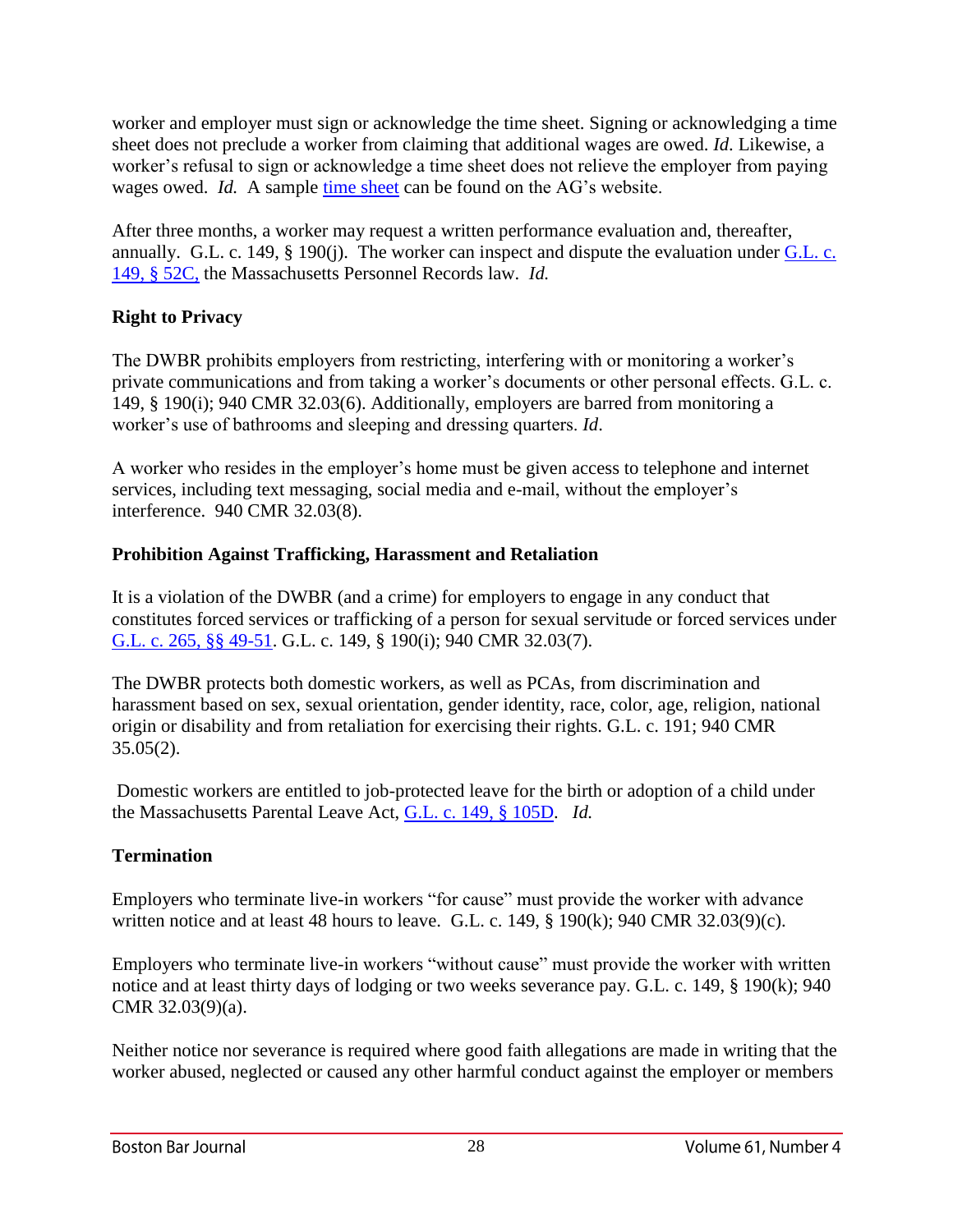of the employer's family or individuals residing in the employer's home. G.L. c. 149, § 190(k); 940 CMR 32.03(9)(b).

No termination notice or severance is required for workers who do not reside in the employer's home.

# **Enforcement**

*.*

Violations of the DWBR are enforced by the AG or by the aggrieved worker pursuant to the Massachusetts Wage Act, [G.L. c. 149, § 150.](https://malegislature.gov/Laws/GeneralLaws/PartI/TitleXXI/Chapter149/Section150) Workers who prevail in court are awarded treble damages, the costs of litigation and attorneys' fees. Violations of the DWBR's antidiscrimination and anti-harassment provisions are enforced by the MCAD.

*Andrea Peraner-Sweet is a partner at Fitch Law Partners LLP. Her practice focuses on general business litigation with an emphasis on employment litigation as well as probate litigation.*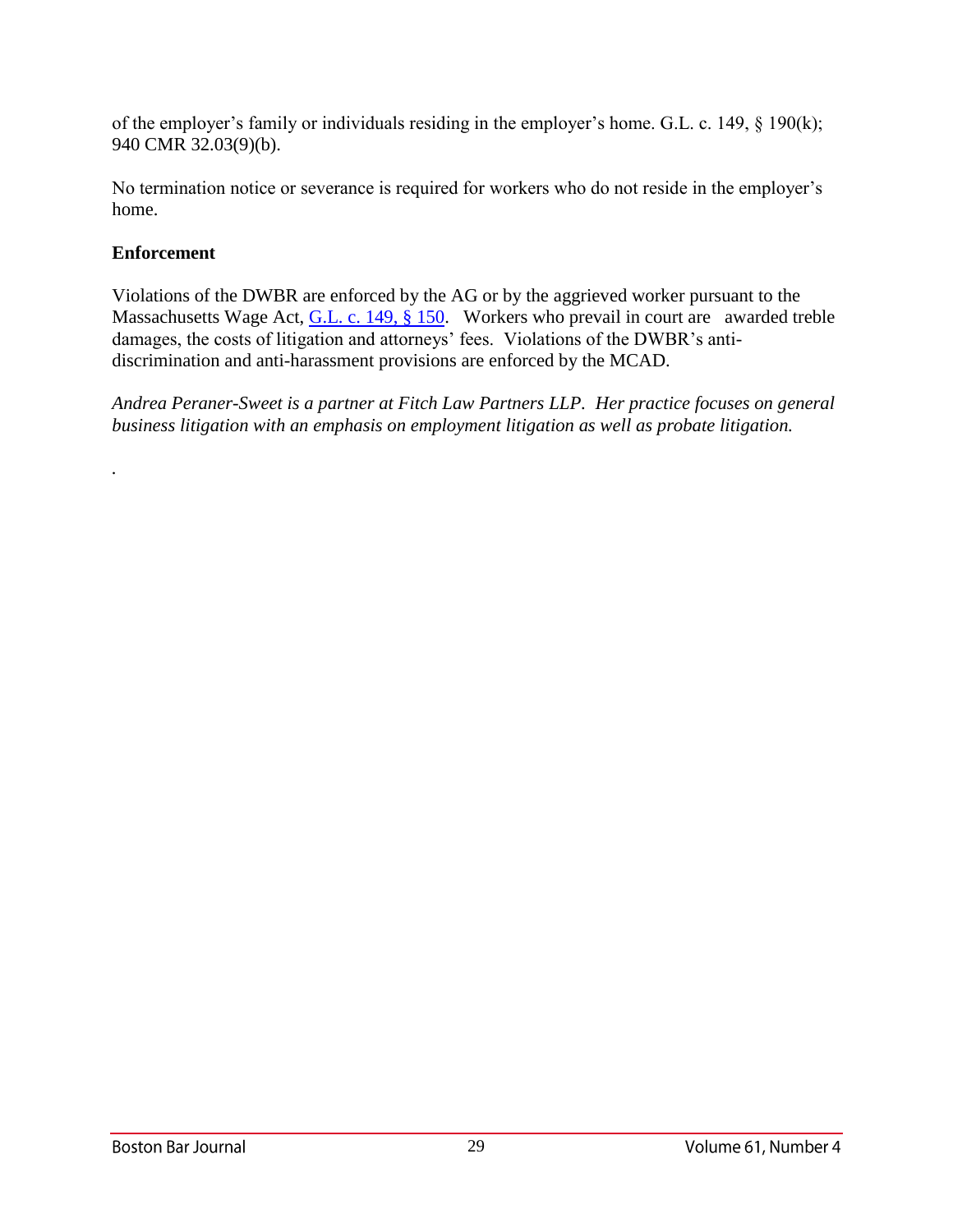## Distinguishing Employees' "General Skill or Knowledge" From Protectable Trade **Secrets Under Massachusetts Law** By Gregory S. Bombard and Adam M. Santeusanio **Legal Analysis**

Trade secret claims often arise when a highly skilled employee leaves to work for a competitor. Under Massachusetts trade secret law, this fact pattern creates a tension between the employer's interest in protecting its trade secrets and the employee's competing interest in using his or her own general experience and abilities to foster a successful career. Though Massachusetts courts have long recognized this tension, the line between what constitutes a protectable trade secret as compared to an employee's "general skill or knowledge" is not explicitly defined in Massachusetts case law. The inquiry is highly fact-based and does not easily lend itself to bright lines. This article examines the leading cases addressing the distinction between trade secrets and general skill or knowledge, and identifies the four factors courts most commonly use to draw the line.

# **I. The Legal Framework**

Massachusetts law protects trade secret information, which is defined by statute as "a formula, pattern, compilation, program, device, method, technique, process, business strategy, customer list, invention, or scientific, technical, financial or customer data that (i) at the time of the alleged misappropriation, provided economic advantage, actual or potential, from not being generally known to, and not being readily ascertainable by proper means by, others who might obtain economic advantage from its acquisition, disclosure or use; and (ii) at the time of the alleged misappropriation was the subject of efforts that were reasonable under the circumstances . . . to protect against it being acquired, disclosed or used."<sup>1</sup>

Although a company must safeguard the secrecy of purported trade secrets in order to seek legal protection for them, the company must, of course, disclose such secrets to at least some of its employees for use in the company's business. That disclosure creates a legally-implied duty by the employee to maintain the confidentiality of the trade secrets. In addition, employees are often subject to contractual nondisclosure covenants, which survive the termination of employment.

However, Massachusetts courts recognize an important limitation on trade secret protection: a departing employee may continue to use his "general skill or knowledge acquired during the course of the employment" following his departure.<sup>2</sup> This doctrine, which has been the law in Massachusetts since at least  $1912$ ,<sup>3</sup> provides that an employer may not claim trade secret protection over an employee's general skill or knowledge regardless of whether the employee developed it prior to or during his employment. By limiting the types of information that an employer can protect as trade secrets, the general skill or knowledge rule "effectuates the public interest in labor mobility, promotes the employee's freedom to practice a profession, and [promotes] freedom of competition."<sup>4</sup> The rule applies both when a former employer sues a former employee for misappropriation of the former employer's trade secrets,<sup>5</sup> and when an employer seeks to enforce post-employment restrictive covenants, like noncompetition agreements.<sup>6</sup>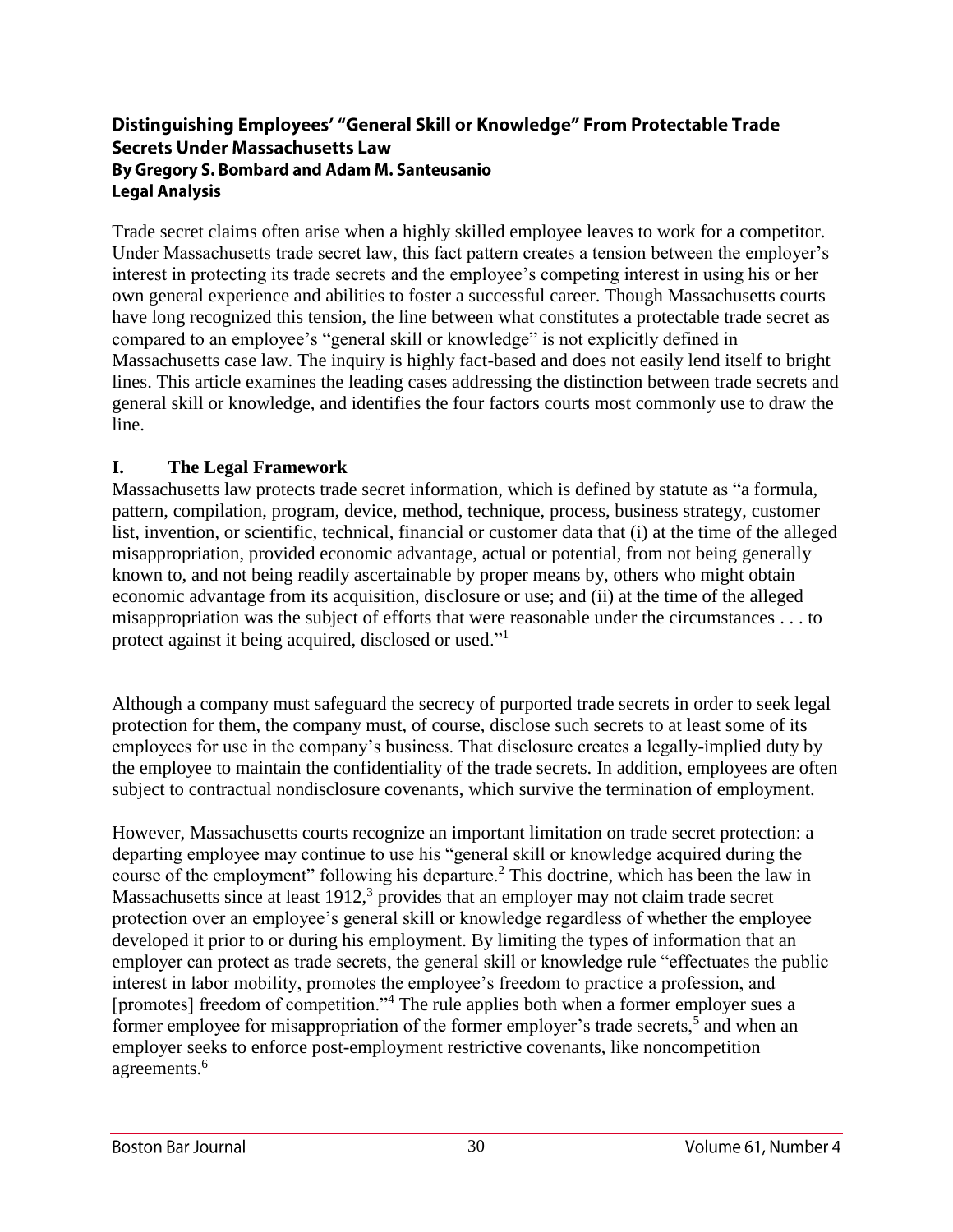The facts of *Intertek Testing Servs. NA, Inc. v. Curtis-Strauss LLC* provides an example of how the doctrine plays out in practice. Intertek was a product inspection, testing and certification company that sued several of its former salespeople for having misappropriated "secret" information about "the quality of the relationship that certain customers had with Intertek," including whether those relationships were "good," "bad," or "in-between." Judge Gants, then sitting in the Business Litigation Session, granted summary judgment in favor of the salespeople, ruling that the strength of an employer's relationship with a particular customer "certainly falls into the category of general knowledge acquired during the course of employment." Speaking to the rule's policy goal of promoting labor mobility, Judge Gants observed that "if this general information were deemed secret or confidential, then no salesman could ever work for a competitor, because every salesman inevitably knows this information and could not help but use it in some fashion."<sup>7</sup>

# **II. Distinguishing Trade Secrets from General Skill or Knowledge**

Although the general skill or knowledge doctrine is widely cited in Massachusetts case law, no court has articulated a test for distinguishing between protectable trade secrets and nonprotectable general skill or knowledge. In the cases applying the doctrine, however, the courts most commonly consider the following four factors: (1) whether an employee had significant experience or expertise prior to starting their employment; (2) whether an employee assisted in the development of the alleged trade secret; (3) whether the alleged trade secrets were actually put to use or were merely inchoate "concepts" or "goals"; and (4) whether the alleged misappropriation involved the removal of documents or merely the contents of the employee's memory. None of the four factors standing alone is dispositive.

# **A. The Employee's Prior Experience or Expertise**

Massachusetts courts are more likely to find that an alleged secret falls within an employee's general skill and knowledge if the employee had significant experience, expertise, or education in the field before starting his employment. This factor is based on the policy that "the loss to the individual and the economic loss to society are both greatest when a highly trained and specialized person is prevented from employing his special abilities."<sup>8</sup>

For example, in *[Dynamics Research Corp v. Analytic Sciences Corp.](http://masscases.com/cases/app/9/9massappct254.html)*, an employer claimed its former employee misappropriated a system for managing data and providing feedback during the development of weapons systems for government contracts. Prior to his employment, the employee had been decorated by the Air Force for his management ability and had worked as a manager of an MIT laboratory. In fact, the employer hired him "in part because he [already] understood its management system concept." The Appeals Court ruled that the alleged secret fell within the employee's general skill and knowledge, observing he had come to the job "with knowledge and skill in the plaintiff's area of operation" and "much of the [alleged trade secret] was known to the defendant prior to his employment."<sup>9</sup> Conversely, in *[Junker v. Plummer](http://masscases.com/cases/sjc/320/320mass76.html)*, the employer's claimed secret was a novel machine for "combining shoe cloth," and the former employees "had never seen a combining machine" before their employment.<sup>10</sup> There, the SJC ruled that the machine's functionality was not part of the employees' general skill or knowledge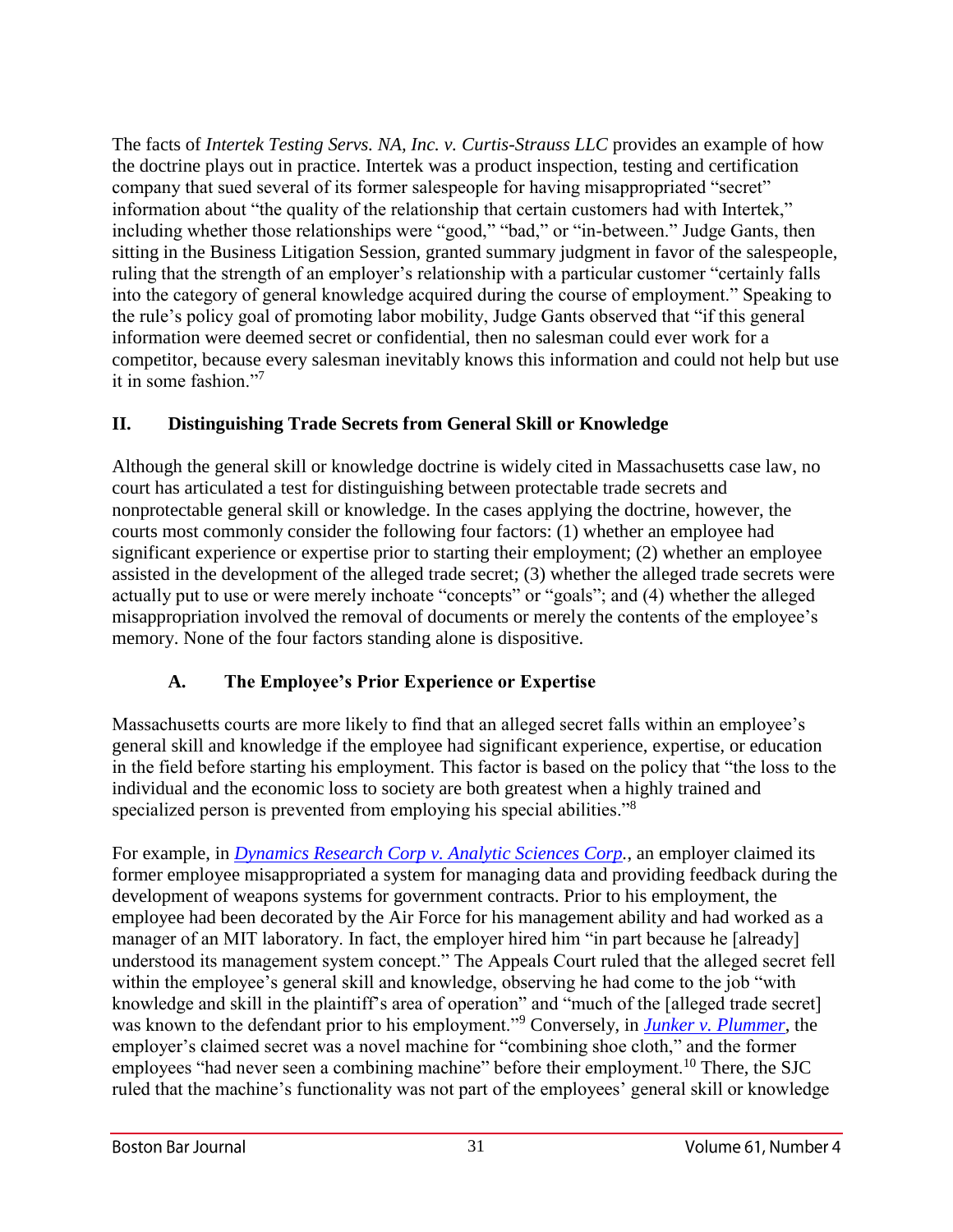and was instead a protectable trade secret of their former employer.

# **B. The Employee's Personal Participation in Developing the Secret**

Massachusetts courts are more likely to find that an alleged secret falls within an employee's general skill and knowledge if the employee directly participated in developing the alleged secret. The rationale behind this factor is that if the employee personally contributed towards the alleged secret's creation or development, then the alleged secret may consist, at least in part, of the skill, knowledge, and experience that the employee brought to bear on the project.

Thus, in *[Chomerics, Inc. v. Ehrreich](http://masscases.com/cases/app/12/12massappct1.html)*, the employee had been "personally actively involved in all of the inventions and discoveries made" by the employer in developing the alleged secret.<sup>11</sup> Indeed, the employer's "effort in this field was pioneered largely through [the defendant employee's] inventions and research," and the research into conductive plastics was "peculiarly his . . . almost private domain." The Appeals Court ruled that the information fell within the employee's general skill or knowledge as a scientist, despite the fact that the employer took reasonable measures to safeguard the information as a trade secret, including requiring the defendant to keep his laboratory notebooks locked up. Similarly, in *New Method Die & Cut-Out Co. v. Milton Bradley Co.*, the employee "took part to a substantial extent in developing the [allegedly secret] process" for manufacturing cardboard toys, bringing to bear "his faculties, skill and experience."<sup>12</sup> The SJC held that the process for manufacturing cardboard toys did not constitute a protectable trade secret, but rather was "the product of [the employee's] knowledge," which he developed in the course of his work for his former employer.

# **C. The Employer's Unfinished Concepts and Goals**

Massachusetts courts are more likely to find that information is within an employee's general skill or knowledge where the alleged secret is merely an unfinished "concept" or "goal," as opposed to information that has been reduced to practice in the form of a functioning devise, machine, or system. For example, in *[Chomerics, Inc. v. Ehrreich](http://masscases.com/cases/app/12/12massappct1.html)*, the employer sought to develop electrically conductive plastics using "metal particles embedded in a plastic matrix."<sup>13</sup> During his employment, the employee worked on a project to develop an electrically conductive gasket that contained less than 10 percent silver particles. The employee eventually quit and began working for a competitor, which soon thereafter patented an electrically conductive gasket that used less than 10 percent silver. The Appeals Court ruled that the use of a certain amount of silver represented only a "concept," and that "when [the defendant] left [the plaintiff's employ] he took with him nothing but possibilities and goals which had hitherto proved impossible to bring to fruition." The Appeals Court ruled those "possibilities and goals" were part of the employee's general skill or knowledge, not a protectable trade secret of the former employer.

By comparison, in *Junker*, the machine for combining shoe cloth was fully operational, in use in the employer's manufacturing facility in "actual and substantial production."<sup>14</sup> Several of the plaintiff's employees quit, started working for a competitor, and duplicated the machine, up to which point "there was none other faintly resembling it in use anywhere." The SJC ruled that the machine was a protectable trade secret belonging to the employer.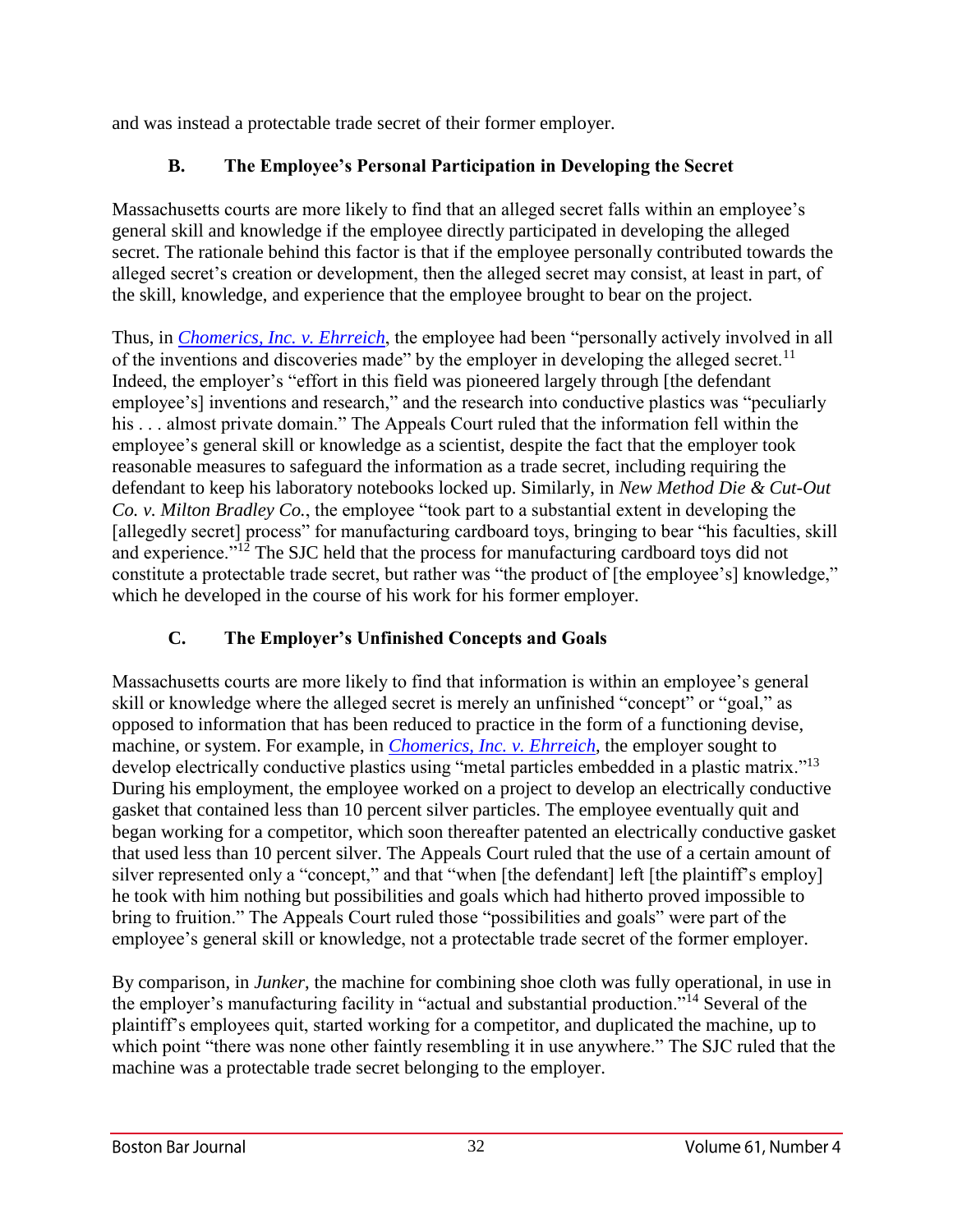# **D. Employees' Memory and Nondocumentary Information**

Massachusetts courts are more likely to find that an alleged trade secret falls within an employee's general skill and knowledge if the employee allegedly used information from his memory, without taking away documents or electronically stored information. The SJC has, in several cases, "considered it significant that the former employee did or did not take actual lists or papers belonging to his former employer."<sup>15</sup> For example, in *[American Window Cleaning Co.](http://masscases.com/cases/sjc/343/343mass195.html)  [of Springfield v. Cohen](http://masscases.com/cases/sjc/343/343mass195.html)*, the plaintiff alleged that its former employees had misappropriated secret information regarding its customers. The SJC ruled the former employees had not breached their duty of confidentiality to their former employer because "[r]emembered information" regarding certain of the employer's customers was "not confidential" and "a discharged employee, without the use of a list belonging to his former employer, may solicit the latter's customers."<sup>16</sup>

Similarly, in *New Method Die & Cut-Out Co.*, the SJC ruled that an allegedly secret method for manufacturing cardboard toys was within the defendant employee's general skill or knowledge, noting that "the defendant . . . when he left the employment of the plaintiff . . . took no documentary manufacturing data, cost figures, or customers' lists and no drawing which were a part of the plaintiff's files or were final drawings which had been used by the [plaintiff] for the manufacture of toys."<sup>17</sup>

By contrast, in *Pacific Packaging Products v. Barenboim*, the plaintiff employer alleged that five of its former employees removed, among other things, sales history reports, cost books, invoices, and spreadsheets containing the employer's information about particular customer accounts, all in order to form a competing company using the plaintiff's customer base. In granting the plaintiff's request for a preliminary injunction against the defendants' use of the information, Judge Billings ruled "[m]y focus herein is almost exclusively on documentary information" alleged to have been misappropriated because "while it is theoretically possible to make the showing that a former employee used his memory to compete unfairly with the former employer, it is not―particularly where business, not technical, information is concerned―an easy task."<sup>18</sup>

# **III. Conclusion**

Distinguishing trade secrets from general skill and knowledge is not a precise science and requires a fact-specific analysis. While Massachusetts courts have not articulated a specific set of rules to apply in making the distinction, the four factors discussed above provide an outline of the key considerations Massachusetts courts have used to decide whether certain information was within a departing employee's general skill or knowledge.

<sup>1</sup> Massachusetts adopted a version of the Uniform Trade Secrets Act ("UTSA"), effective October 1, 2018. See Mass. Gen. Laws ch. 93, §§ 42-42G. Other UTSA jurisdictions distinguish trade secrets from general skill or knowledge. *See, e.g.*, American Red Cross v. Palm Beach Blood Bank, Inc., 143 F.3d 1407, 1410 (11th Cir. 1998) (applying Florida law). l

<sup>2</sup> *Junker v. Plummer*[, 320 Mass. 76, 79 \(1946\).](http://masscases.com/cases/sjc/320/320mass76.html)

<sup>3</sup> *American Stay Co. v. Delaney*[, 211 Mass. 229, 231-32 \(1912\).](http://masscases.com/cases/sjc/211/211mass229.html)

<sup>4</sup> *CVD, Inc. v. Raytheon Co.*[, 769 F.2d 842, 852 \(1st Cir. 1985\)](https://openjurist.org/769/f2d/842/cvd-incorporated-v-raytheon-company) (applying Mass. law).

<sup>5</sup> *See, e.g.*, *[Dynamics Research Corp. v. Analytic Sciences Corp.](http://masscases.com/cases/app/9/9massappct254.html)*, 9 Mass. App. Ct. 254, 267 (1980).